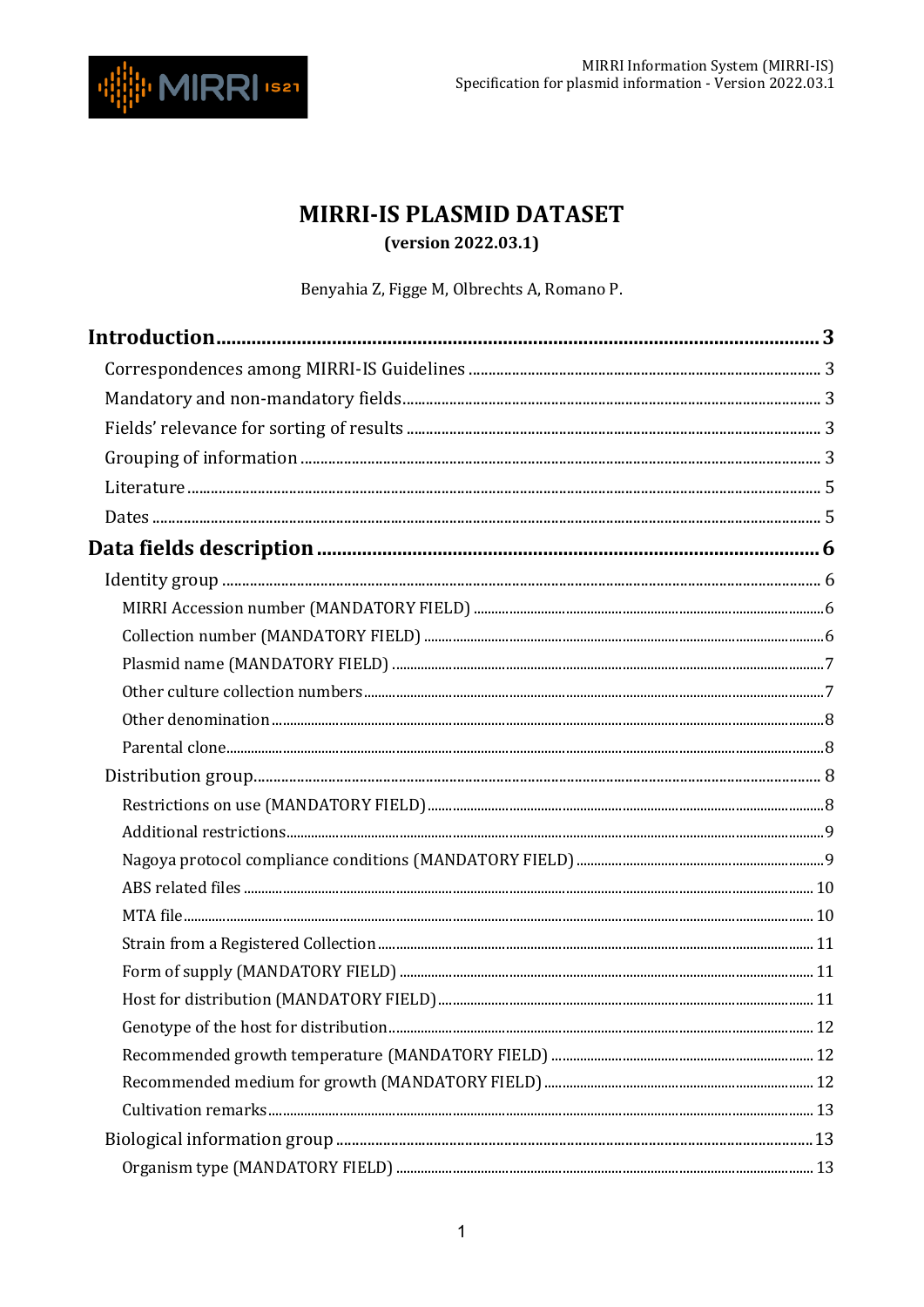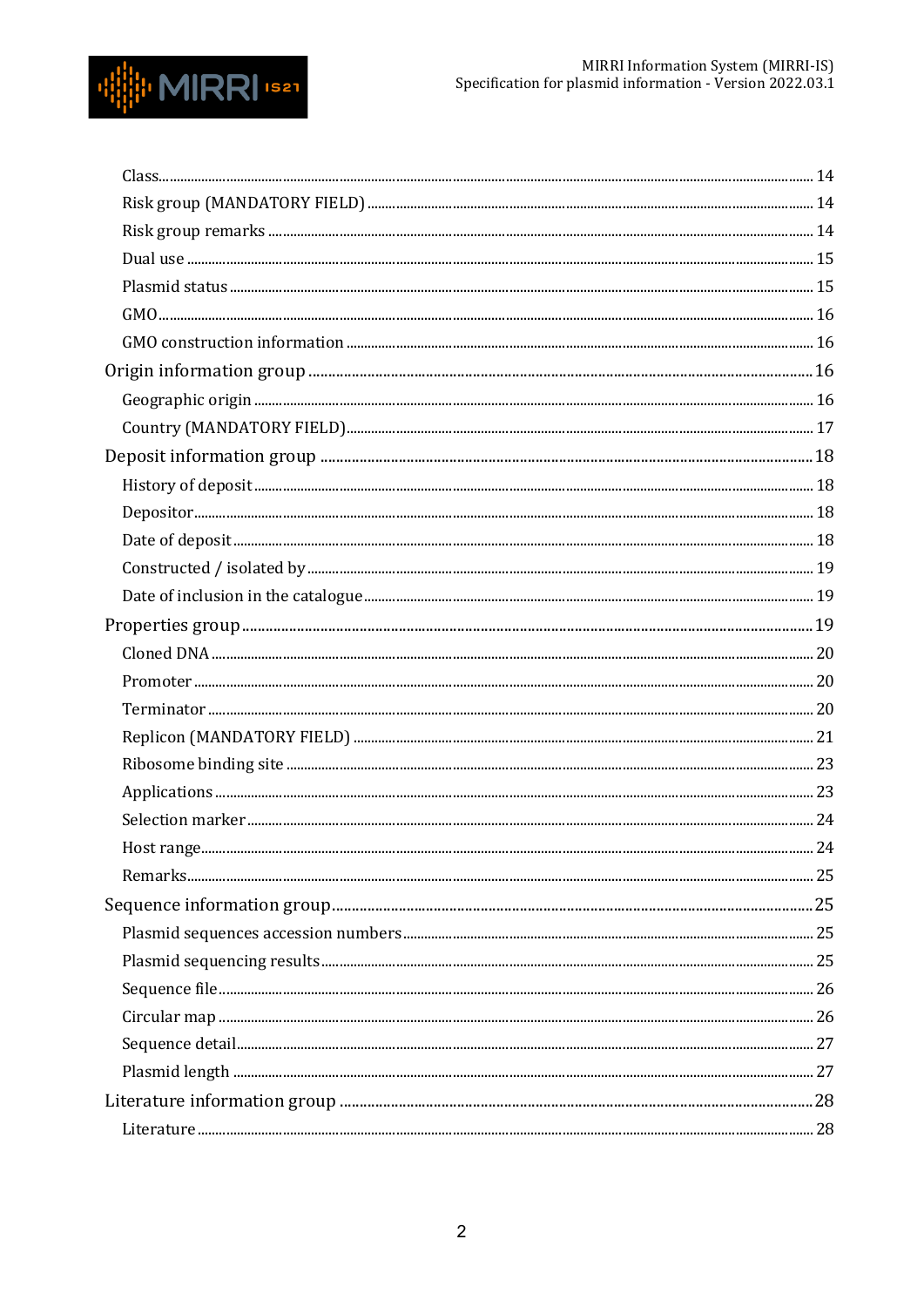

## **MIRRI-IS PLASMID DATASET (version 2022.03.1)**

Benyahia Z, Figge M, Olbrechts A, Romano P.

## <span id="page-2-0"></span>**Introduction**

This document specifies guidelines for uploading data of **catalogs of plasmids** from culture collections of MIRRI partners to the Information System of MIRRI (MIRRI-IS).

They were required because the information that is needed for the description of plasmids differs significantly from the information required for microbial strains (archaea, bacteria, yeasts, filamentous fungi, microalgae), for which the 'Guidelines for catalog uploading' were already delivered by the ICT Task Force of MIRRI.

#### <span id="page-2-1"></span>**Correspondences among MIRRI-IS Guidelines**

Although these guidelines include data fields which are specific for plasmids, there also are data fields which are the same or similar to fields described for microbial strains.

In order to highlight them, existing correspondences between these two guidelines are annotated for each data field in the new field feature labeled "MIRRI-IS DATASET (version 2020.06.1)", where the corresponding field of the guidelines for microbial strains is reported, when available. If the field is not exactly the same, a short note on differences is also reported. New fields, i.e. fields which are specific for plasmid data, are annotated with the term "N/A", meaning "not available".

#### <span id="page-2-2"></span>**Mandatory and non-mandatory fields**

Mandatory fields are highlighted. MIRRI-IS will discard records missing mandatory data fields and inform the CC. All other data fields are strongly recommended and collections are invited to submit all data they have. When no information is available for a given data field, it should be left empty.

#### <span id="page-2-3"></span>**Fields' relevance for sorting of results**

Results of queries carried out on the MIRRI-IS integrated catalog will be sorted by relevance first and then by completeness of data. This means that plasmids having the same relevance to the query will be sorted on the basis of the quantity of filled in data fields.

To this aim, a list of non-mandatory fields which are considered more important than others, and should therefore be used for sorting results, have been defined as follows:

Sequence file, Circular map, Cloned DNA, Promoter, Terminator, Replicon, Selection marker, Applications, Host range, Ribosome binding site, Literature.

#### <span id="page-2-4"></span>**Grouping of information**

In this document, data fields were grouped for clarity sake on the basis of their relatedness to the following information categories: Identity, Distribution, Taxonomy, Origin, Deposit, Properties, Sequence, Literature. Such grouping can support a better understanding of the required information,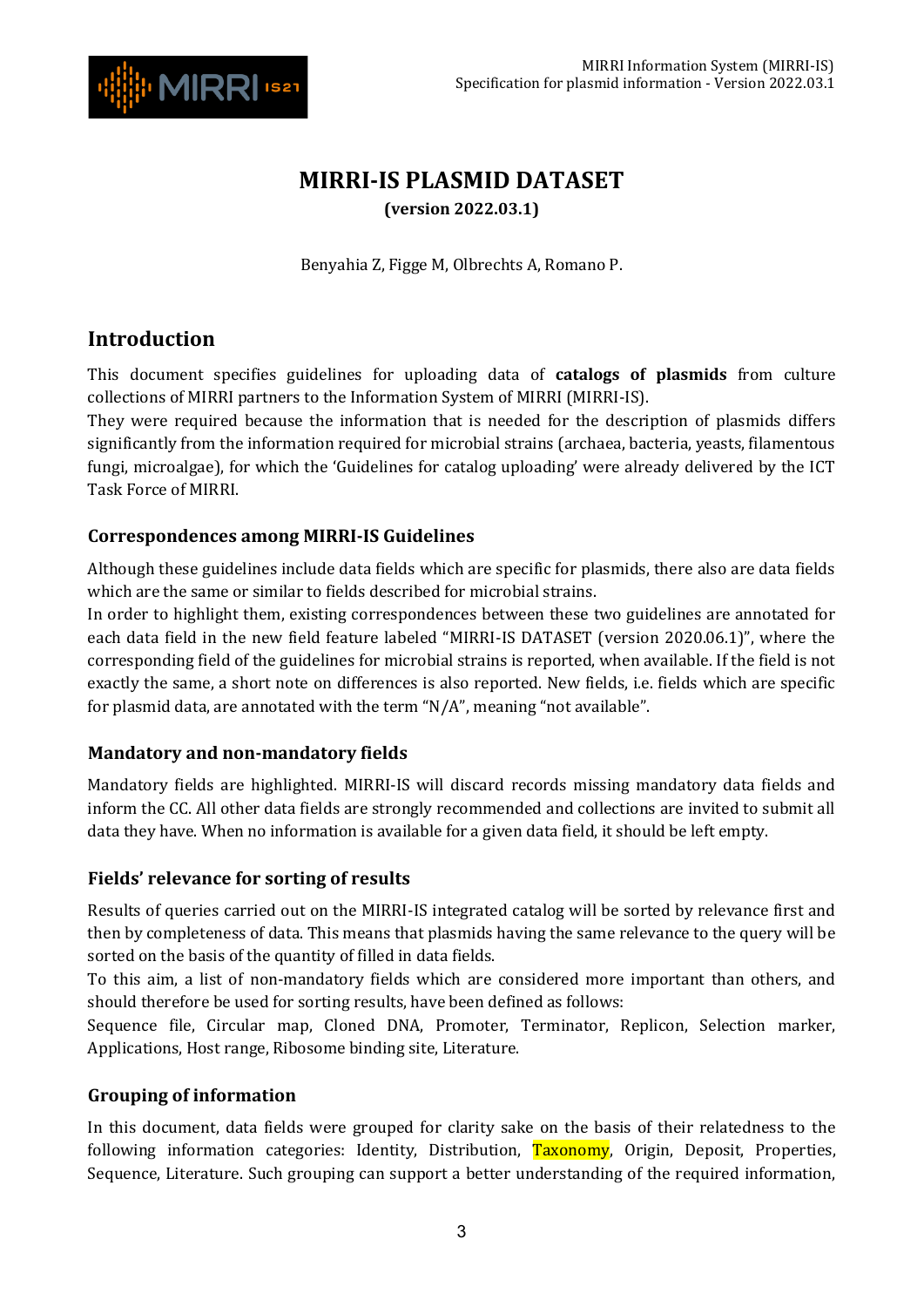

but it does not have any immediate consequence. It could however be considered for data visualization, for the definition of a format for data exchange and for targeted web services.

| Group             | <b>Fields</b>                                           |
|-------------------|---------------------------------------------------------|
| Identity          | MIRRI Accession number (MANDATORY FIELD)                |
|                   | Collection number (MANDATORY FIELD)                     |
|                   | Name Plasmid (MANDATORY FIELD)                          |
|                   | Other culture collection numbers                        |
|                   | Other denomination                                      |
|                   | Parental clone                                          |
| Distribution      | Restrictions on use (MANDATORY FIELD)                   |
|                   | <b>Additional restrictions</b>                          |
|                   | Nagoya protocol compliance conditions (MANDATORY FIELD) |
|                   | ABS related files                                       |
|                   | MTA file                                                |
|                   | Strain from a Registered Collection                     |
|                   | Recommended growth temperature (MANDATORY FIELD)        |
|                   | Recommended medium for growth (MANDATORY FIELD)         |
|                   | Form of supply (MANDATORY FIELD)                        |
|                   | Host for distribution (MANDATORY FIELD)                 |
|                   | Genotype of the host for distribution                   |
| (Taxonomy)        | Organism type (MANDATORY FIELD)                         |
| <b>Biological</b> | Class                                                   |
| information       | Risk group (MANDATORY FIELD)                            |
|                   | Risk group remarks                                      |
|                   | Dual use                                                |
|                   | Plasmid status                                          |
|                   | <b>GMO</b>                                              |
|                   | <b>GMO</b> construction information                     |
| Origin            | Geographic origin                                       |
|                   | <b>Country (MANDATORY FIELD)</b>                        |
| Deposit           | History of deposit                                      |
|                   | Depositor                                               |
|                   | Date of deposit                                         |
|                   | Constructed / isolated by                               |
|                   | Date of inclusion in the catalogue                      |
| Properties        | <b>Cloned DNA</b>                                       |
|                   | Promoter                                                |
|                   | Terminator                                              |
|                   | Replicon (MANDATORY FIELD)                              |
|                   | Ribosome binding site                                   |
|                   | Applications                                            |
|                   | Selection marker                                        |
|                   | Host range                                              |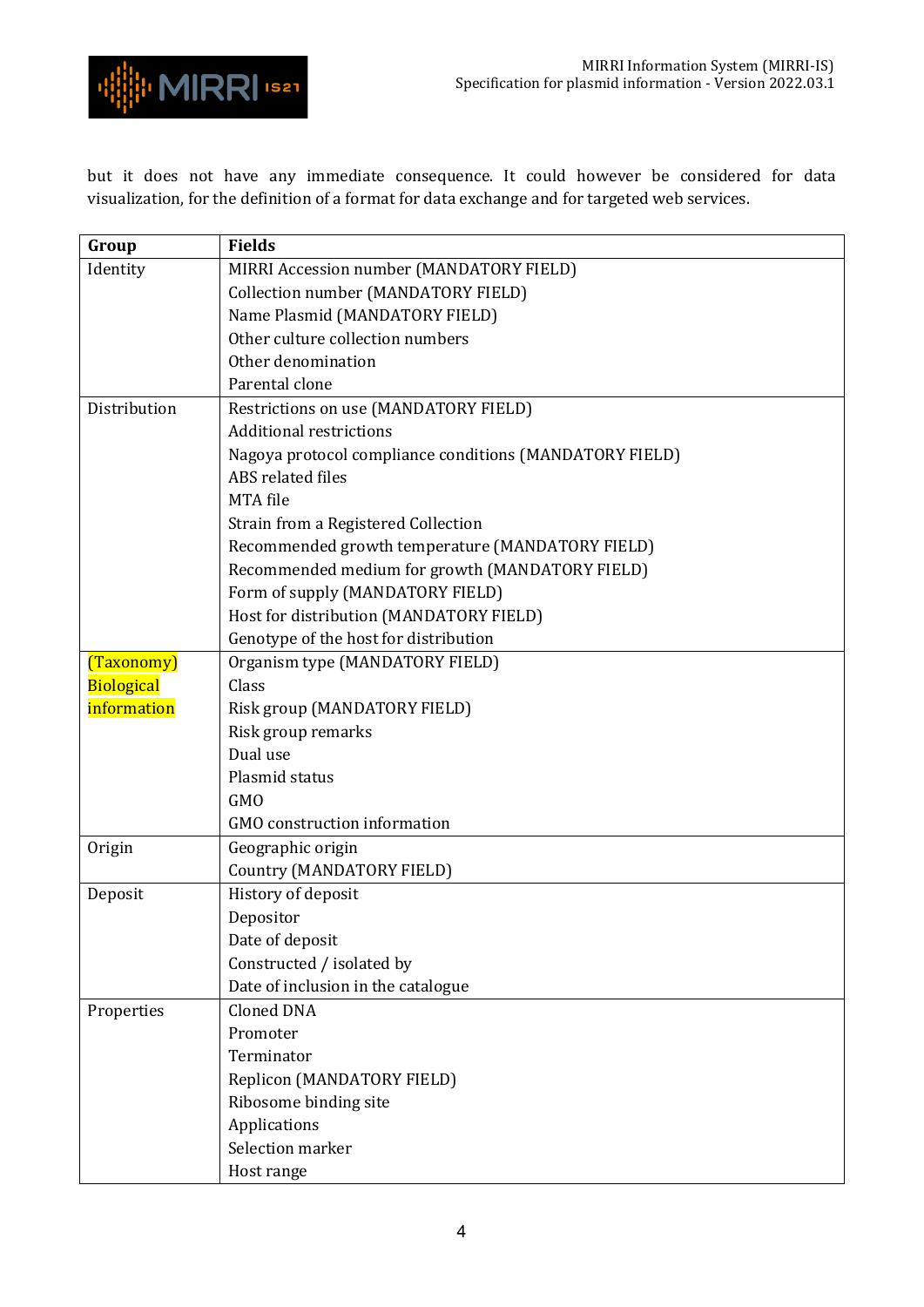

|             | Remarks                             |
|-------------|-------------------------------------|
| Sequence    | Plasmid sequences accession numbers |
| information | Plasmid sequencing results          |
|             | Sequence file                       |
|             | Circular map                        |
|             | Sequence detail                     |
|             | Plasmid length                      |
| Literature  | Literature                          |

#### <span id="page-4-0"></span>**Literature**

For publications indexed by Pubmed, CCs should provide the relative Pubmed IDs. When available, DOIs should also be provided. When either the Pubmed ID or the DOI are available, there is no need to submit further information. On the contrary, when neither Pubmed ID nor DOI are available, complete information on authors, title, journal, volume, issue, pages, must be submitted as separate data fields.

#### <span id="page-4-1"></span>**Dates**

Some dates are requested by the MIRRI-IS dataset and it can be useful to clarify their meaning in this context.

- o Collection: when the sample is collected, usually in some habitat.
- o Isolation: when the strain is isolated, usually in a laboratory.
- o Identification: when the strain is identified with the current taxon.
- o Deposit: when the strain is deposited at the collection.
- o Accession: when the strain is included in the catalog or an accession number is assigned to it.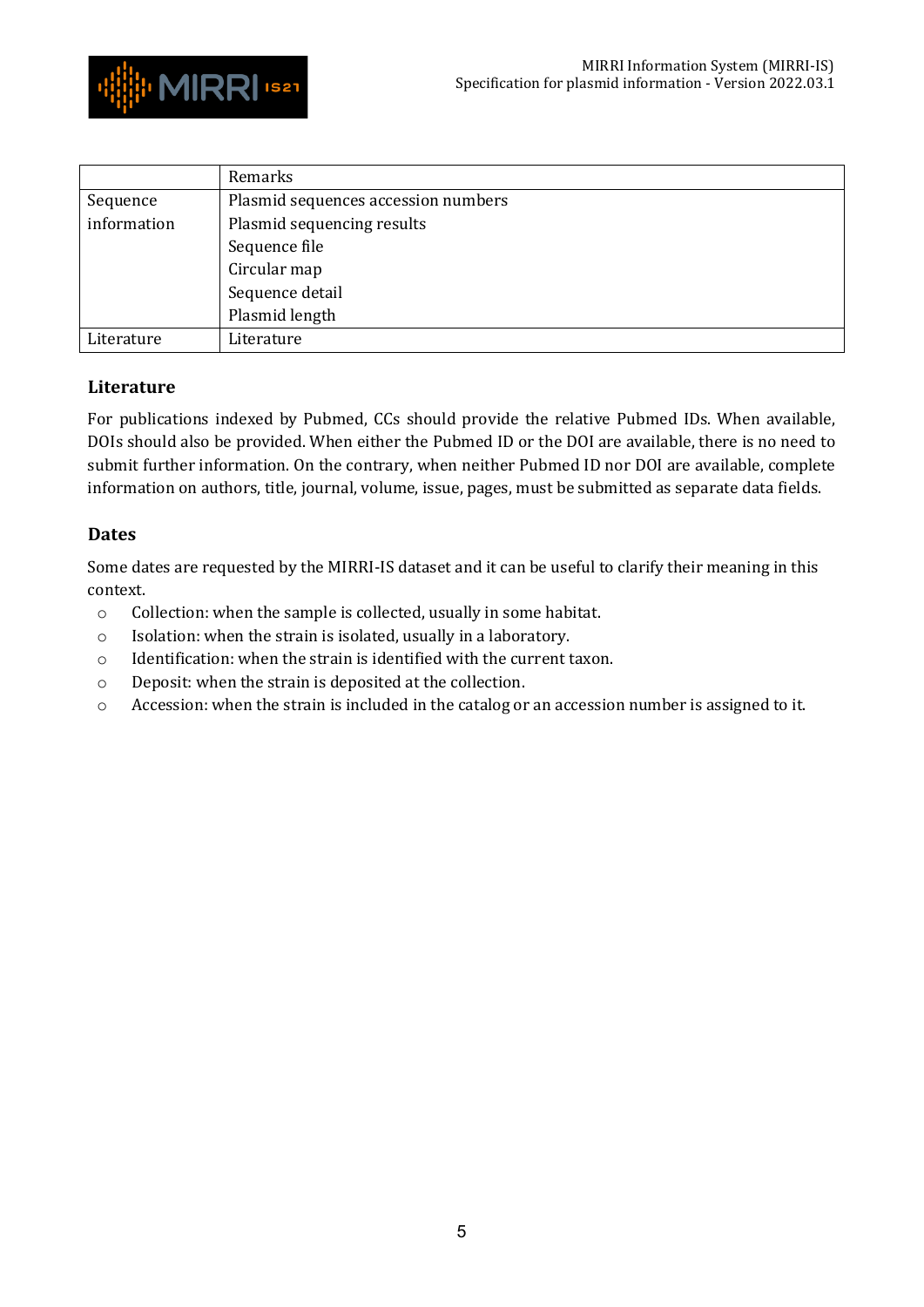

### <span id="page-5-2"></span>**MIRRI-IS PLASMID DATASET (version 2022.03.1)**

# <span id="page-5-0"></span>**Data fields description**

## <span id="page-5-1"></span>**Identity group**

| <b>Name</b>                                    | <b>MIRRI Accession number (MANDATORY FIELD)</b>                                                                                                                                                                                                                                                                                                                                                                                                                                                                                                                                                                                                                        |
|------------------------------------------------|------------------------------------------------------------------------------------------------------------------------------------------------------------------------------------------------------------------------------------------------------------------------------------------------------------------------------------------------------------------------------------------------------------------------------------------------------------------------------------------------------------------------------------------------------------------------------------------------------------------------------------------------------------------------|
| Short name                                     | mirriAccessionNumber                                                                                                                                                                                                                                                                                                                                                                                                                                                                                                                                                                                                                                                   |
| Description                                    | Unique identifier of the plasmid in the MIRRI-IS. It will be created on the first<br>submission of a strain in the MIRRI-IS in a one-to-one connection with the<br>Accession number of the strain in the CC. It is meant as a reference within the<br>MIRRI-IS and as a unique reference for interoperability with other Life Science<br>tools. It will include a version extension and be used as a reference for<br>provenance issues as well.<br>This information will be returned to CCs in association with the relative strain<br>accession number. CCs are invited to include it in their catalogue and return it<br>to MIRRI-IS at every following submission. |
| Syntax                                         | The MIRRI Accession number will be composed by the 'MIRRI' prefix followed<br>by seven digits.                                                                                                                                                                                                                                                                                                                                                                                                                                                                                                                                                                         |
| Values                                         | On first submission, this field should not be compiled. At following<br>submissions, the accession number returned by MIRRI-IS should be included.                                                                                                                                                                                                                                                                                                                                                                                                                                                                                                                     |
| Validation                                     | When missing, check whether the plasmid collection number was already<br>included. If not, a new value will be created and returned to the collection. If<br>the plasmid collection number was already submitted in the past, MIRRI-IS will<br>retrieve the related values and assign it to the strain again.<br>When a value is submitted by the collection, MIRRI-IS will check that the<br>correct syntax is used and that the MIRRI and the plasmid collection number<br>are properly associated. If not, inform the collection.                                                                                                                                   |
| Examples                                       | MIRRI1234567                                                                                                                                                                                                                                                                                                                                                                                                                                                                                                                                                                                                                                                           |
| <b>MIRRI-IS DATASET</b><br>(version 2020.06.1) | Same as "MIRRI Accession number".                                                                                                                                                                                                                                                                                                                                                                                                                                                                                                                                                                                                                                      |

<span id="page-5-3"></span>

| Name          | <b>Collection number (MANDATORY FIELD)</b>                                                                                                                                                                                                                                        |
|---------------|-----------------------------------------------------------------------------------------------------------------------------------------------------------------------------------------------------------------------------------------------------------------------------------|
| Short name    | collectionNumber                                                                                                                                                                                                                                                                  |
| Description   | Unique identifier of the plasmid in the collection.                                                                                                                                                                                                                               |
| <b>Syntax</b> | CC acronym followed by a space character and a number or code. If a code is<br>used, it cannot include spaces.<br>If the current collection number is not compliant with the new rule, it must be<br>redefined. In this case, the previous number must be included in the "Other" |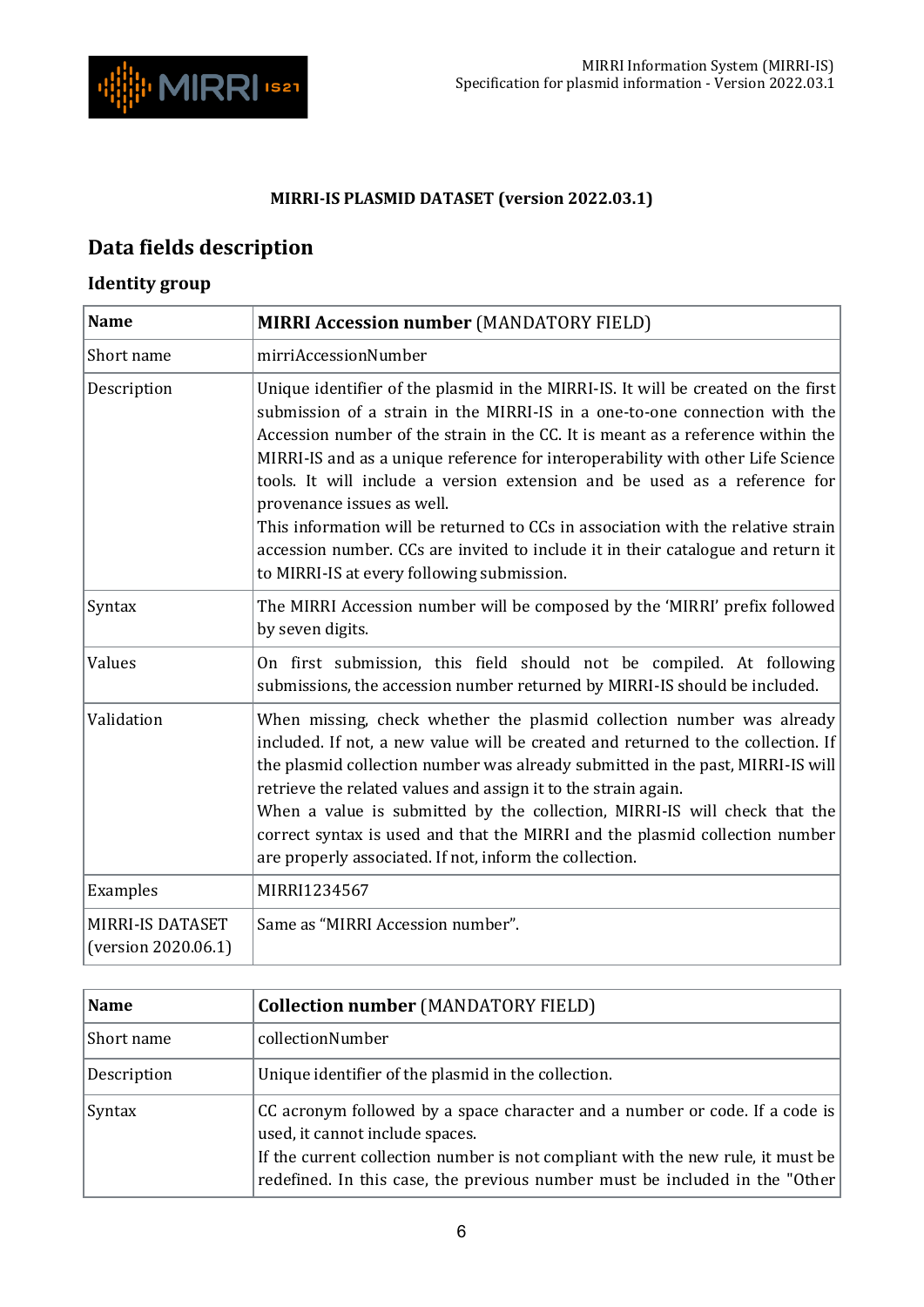

|                                         | culture collection numbers".            |
|-----------------------------------------|-----------------------------------------|
| Values                                  | Free text, according to defined syntax. |
| Validation                              | Check that the correct syntax is used.  |
| Examples                                | <b>LMBP 4227</b>                        |
| MIRRI-IS DATASET<br>(version 2020.06.1) | Same as "Accession number".             |

<span id="page-6-0"></span>

| <b>Name</b>                             | <b>Plasmid name (MANDATORY FIELD)</b>                           |
|-----------------------------------------|-----------------------------------------------------------------|
| Short name                              | plasmidName                                                     |
| Description                             | Name of the plasmid, as given by the depositor or as published. |
| Syntax                                  | None                                                            |
| Values                                  | Free text                                                       |
| Validation                              | None                                                            |
| Examples                                | pUC18<br>pCAGGS<br>pLenti6-V5 puro                              |
| MIRRI-IS DATASET<br>(version 2020.06.1) | $N/A$ .                                                         |

<span id="page-6-1"></span>

| Name                                           | Other culture collection numbers                                                                                                                                                                                                                                                  |
|------------------------------------------------|-----------------------------------------------------------------------------------------------------------------------------------------------------------------------------------------------------------------------------------------------------------------------------------|
| Short name                                     | otherCollectionNumbers                                                                                                                                                                                                                                                            |
| Description                                    | Collection numbers of the same plasmid in other CCs, when known.                                                                                                                                                                                                                  |
| Syntax                                         | Accession numbers formatted as above specified and separated by a semicolon<br>character. Should not include collection numbers that do not follow the relative<br>syntax.                                                                                                        |
| Values                                         | Free text, according to defined syntax.                                                                                                                                                                                                                                           |
| Validation                                     | For collection numbers of plasmids of CCs available in MIRRI-IS:<br>$\circ$ control that taxon names or synonyms are identical and if the assigned name<br>is not the current name warn the original CC;<br>$\circ$ if the name is incorrect warn all the CCs having the plasmid. |
| Examples                                       | DSM 4439; NCIB 12392; NCCB 3011; PC-V 3010                                                                                                                                                                                                                                        |
| <b>MIRRI-IS DATASET</b><br>(version 2020.06.1) | Same as "Other culture collection numbers".                                                                                                                                                                                                                                       |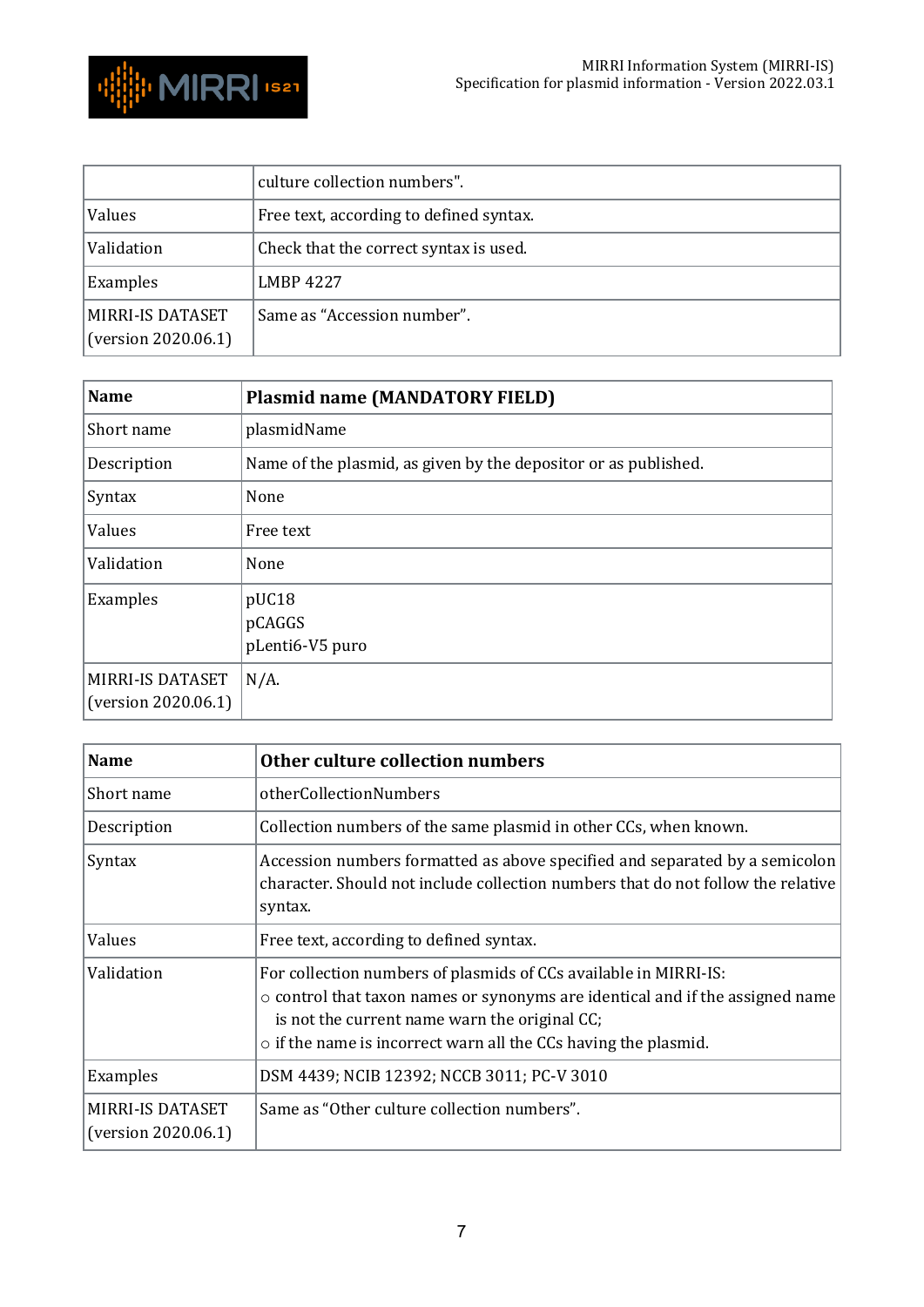

<span id="page-7-0"></span>

| <b>Name</b>                             | Other denomination                                                                                                                                                 |
|-----------------------------------------|--------------------------------------------------------------------------------------------------------------------------------------------------------------------|
| Short name                              | otherDenomination                                                                                                                                                  |
| Description                             | Unofficial names that are often used for the plasmid, e.g. in publications, or a<br>name given to the strain by the isolator before its deposit at the collection. |
| Syntax                                  | None                                                                                                                                                               |
| Values                                  | Free text                                                                                                                                                          |
| Validation                              | None                                                                                                                                                               |
| Examples                                |                                                                                                                                                                    |
| MIRRI-IS DATASET<br>(version 2020.06.1) | Same as "Other denomination".                                                                                                                                      |

<span id="page-7-1"></span>

| <b>Name</b>                             | <b>Parental clone</b>                                                                                                                                    |
|-----------------------------------------|----------------------------------------------------------------------------------------------------------------------------------------------------------|
| Short name                              | parentalClone                                                                                                                                            |
| Description                             | Names of the plasmids it originates from. The same information of the related<br>plasmid name field must be specified so that a link can be established. |
| Syntax                                  | When more than one name, they should be separated by a semicolon character<br>ر,<br>$\mathbf{r}$                                                         |
| Values                                  | Free text                                                                                                                                                |
| Validation                              | Check for the existence of the target plasmid (parent) and add an internal link<br>to its record.                                                        |
| Examples                                | pUC18<br>pCAGGS<br>pcDNA3.1<br>pLenti6-V5 puro                                                                                                           |
| MIRRI-IS DATASET<br>(version 2020.06.1) | $N/A$ .                                                                                                                                                  |

## <span id="page-7-2"></span>**Distribution group**

<span id="page-7-3"></span>

| <b>Name</b> | <b>Restrictions on use (MANDATORY FIELD)</b>                                                                                                             |
|-------------|----------------------------------------------------------------------------------------------------------------------------------------------------------|
| Short name  | useRestrictions                                                                                                                                          |
| Description | Report if the strain can be used for commercial development or not.                                                                                      |
| Syntax      | One of the allowed values.                                                                                                                               |
| Values      | One of the following values: 1 (no known restrictions apply), 2 (only for non-<br>commercial use), 3 (for commercial development a special permission is |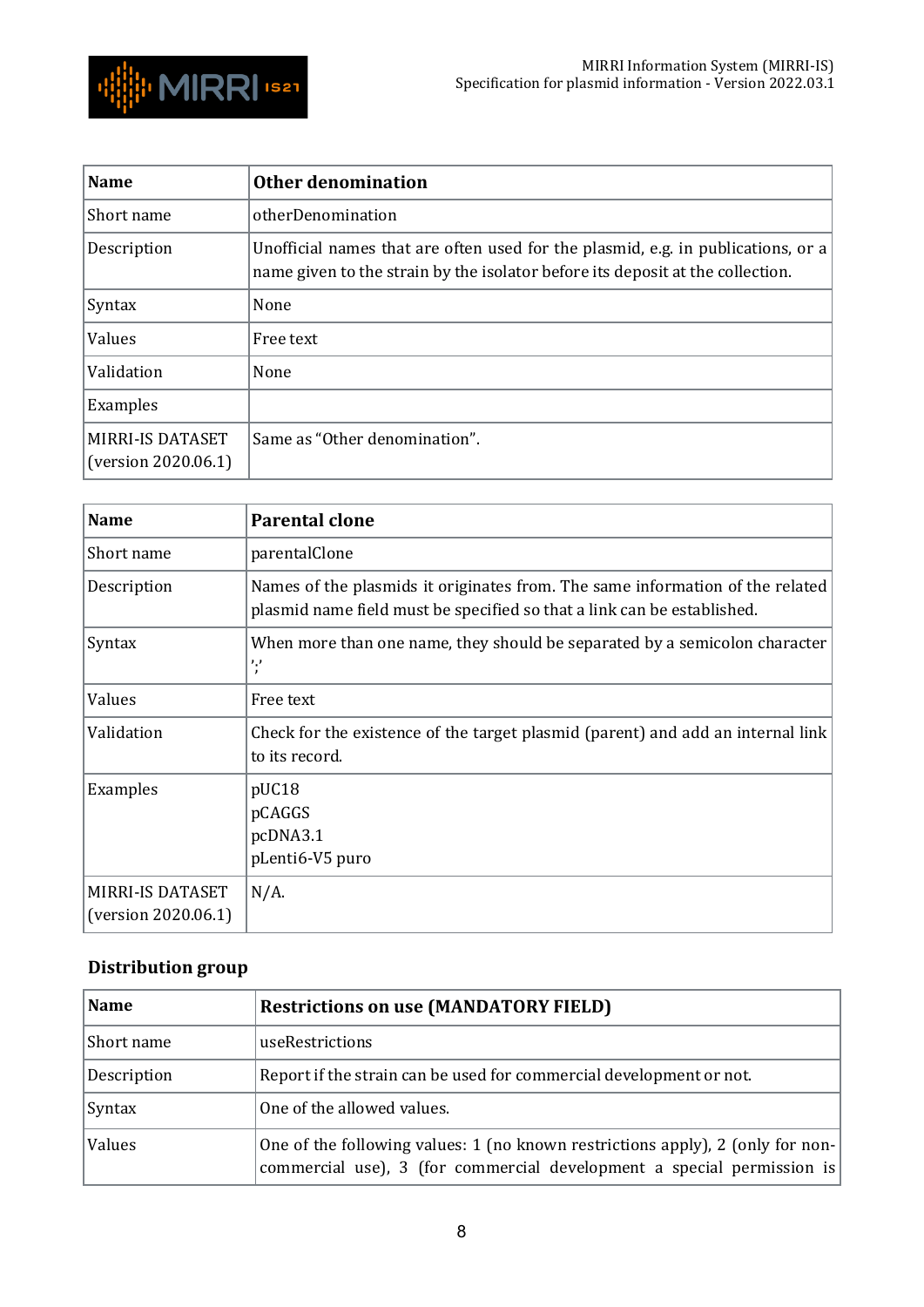

|                                         | requested), 4 (permission from depositor is requested for all uses)                    |
|-----------------------------------------|----------------------------------------------------------------------------------------|
| Validation                              | Check that one and only one of the allowed values is used. Report errors to the<br>CC. |
| Examples                                |                                                                                        |
| MIRRI-IS DATASET<br>(version 2020.06.1) | Same as "Restrictions on use".                                                         |

<span id="page-8-0"></span>

| <b>Name</b>                             | <b>Additional restrictions</b>                                                                                                                                                                                                                                                                                                                                                                                                                                                                                                                                                                                                                                                                                                                                                                                             |
|-----------------------------------------|----------------------------------------------------------------------------------------------------------------------------------------------------------------------------------------------------------------------------------------------------------------------------------------------------------------------------------------------------------------------------------------------------------------------------------------------------------------------------------------------------------------------------------------------------------------------------------------------------------------------------------------------------------------------------------------------------------------------------------------------------------------------------------------------------------------------------|
| Short name                              | additionalRestrictions                                                                                                                                                                                                                                                                                                                                                                                                                                                                                                                                                                                                                                                                                                                                                                                                     |
| Description                             | Special restrictions imposed by the depositor at the time of deposit, with<br>request to be mentioned somewhere.                                                                                                                                                                                                                                                                                                                                                                                                                                                                                                                                                                                                                                                                                                           |
| Syntax                                  | None                                                                                                                                                                                                                                                                                                                                                                                                                                                                                                                                                                                                                                                                                                                                                                                                                       |
| Values                                  | Free text                                                                                                                                                                                                                                                                                                                                                                                                                                                                                                                                                                                                                                                                                                                                                                                                                  |
| Validation                              | None                                                                                                                                                                                                                                                                                                                                                                                                                                                                                                                                                                                                                                                                                                                                                                                                                       |
| Examples                                | "Restricted to academic users"<br>"The depositor will be informed of the customer's identity upon release of a<br>sample"<br>"Acknowledgment of the depositor in any publication resulting from the use of<br>the MATERIAL"<br>"RECIPIENT agrees to refer to the 'Plasmid reference' in the first publication<br>making use of the MATERIAL."<br>"When appropriate in accordance with academic customs, RECIPIENT agrees<br>to include the depositor(s) as co-author(s) in the first publication making use<br>of the MATERIAL"<br>"When making use of the MATERIAL, RECIPIENT agrees to refer to<br>'OPENPichia' in the<br>Materials<br>and Methods<br>section<br>and<br>in<br>the<br>acknowledgments of all publications, as well as when launching commercial<br>products"<br>"Only for research and teaching purposes" |
| MIRRI-IS DATASET<br>(version 2020.06.1) | $N/A$ .                                                                                                                                                                                                                                                                                                                                                                                                                                                                                                                                                                                                                                                                                                                                                                                                                    |

<span id="page-8-1"></span>

| Name          | Nagoya protocol compliance conditions (MANDATORY FIELD)      |
|---------------|--------------------------------------------------------------|
| Short name    | nagoyaConditions                                             |
| Description   | Situation of the plasmid in relation to the Nagoya protocol. |
| <b>Syntax</b> | One of the allowed values.                                   |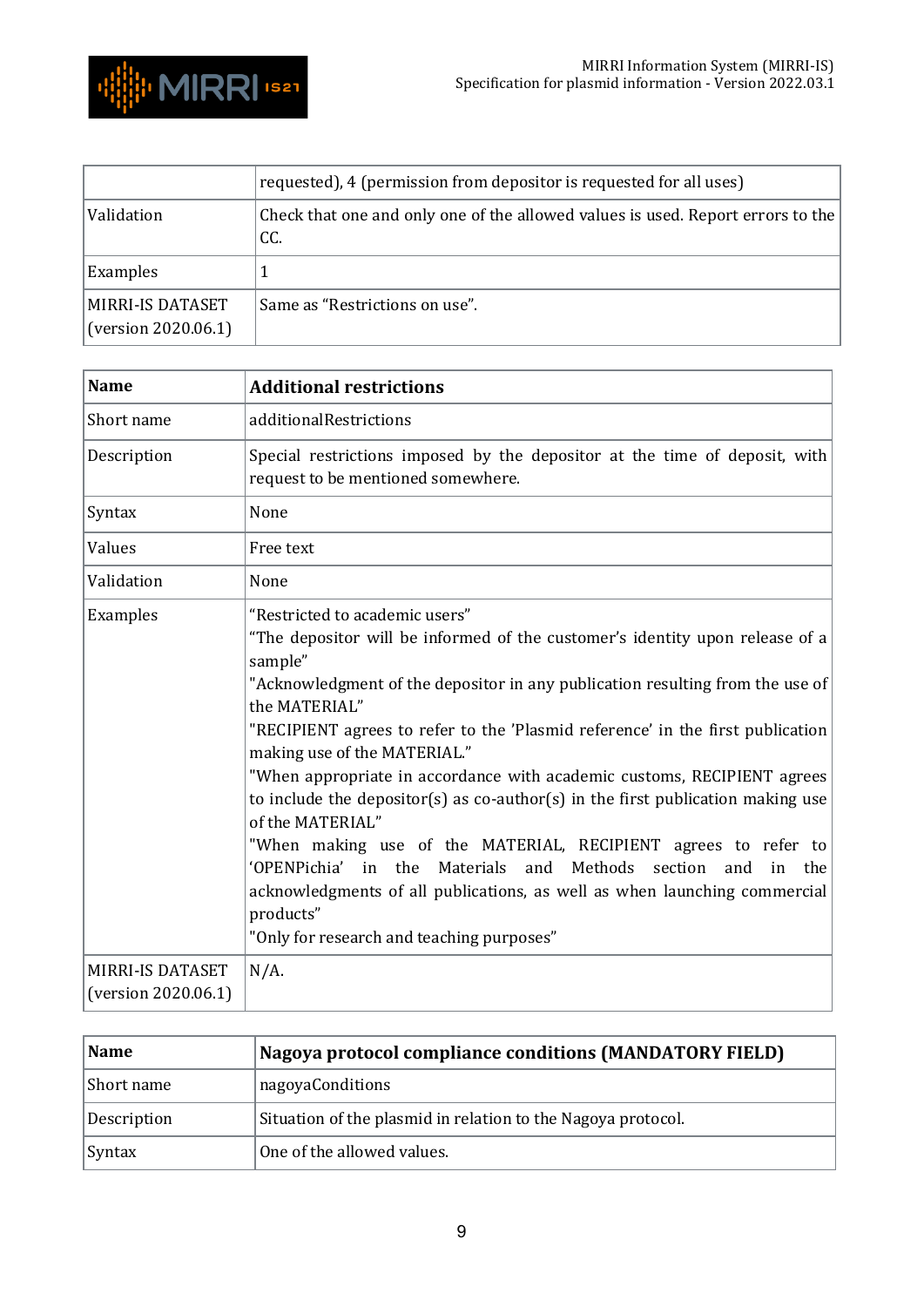

| Values                                         | One of the following: 1 ("No known restrictions under the Nagoya protocol"), 2<br>("Documents providing proof of legal access and terms of use available at the<br>collection"), 3 ("Strain probably in scope, please contact the culture<br>collection"). |
|------------------------------------------------|------------------------------------------------------------------------------------------------------------------------------------------------------------------------------------------------------------------------------------------------------------|
| Validation                                     | Check that one and only one of the allowed values is used. Report errors to the<br>CC.                                                                                                                                                                     |
| Examples                                       |                                                                                                                                                                                                                                                            |
| <b>MIRRI-IS DATASET</b><br>(version 2020.06.1) | Same as "Nagoya protocol compliance conditions".                                                                                                                                                                                                           |

<span id="page-9-0"></span>

| <b>Name</b>                             | <b>ABS</b> related files                                                                                                                                                                                 |
|-----------------------------------------|----------------------------------------------------------------------------------------------------------------------------------------------------------------------------------------------------------|
| Short name                              | absFiles                                                                                                                                                                                                 |
| Description                             | URL of the IRCC document permitting the holding of the plasmid at the CC.                                                                                                                                |
| Syntax                                  | The field must include a properly formatted URL, including a scheme (such as<br>http, https of ftp), a hostname, possibly a path, and a file name. See<br>https://url.spec.whatwg.org/#urls for details. |
| Values                                  | A valid and complete URL.                                                                                                                                                                                |
| Validation                              | Check URLs. Report errors to the CC.                                                                                                                                                                     |
| Examples                                | http://www.domain.tld/path/abs_file.pdf                                                                                                                                                                  |
| MIRRI-IS DATASET<br>(version 2020.06.1) | Same as "ABS related files".                                                                                                                                                                             |

<span id="page-9-1"></span>

| Name        | <b>MTA file</b>                                                                                                                                                                                                                                                                                                                                              |
|-------------|--------------------------------------------------------------------------------------------------------------------------------------------------------------------------------------------------------------------------------------------------------------------------------------------------------------------------------------------------------------|
| Short name  | mtaFile                                                                                                                                                                                                                                                                                                                                                      |
| Description | Plasmid specific Material Transfer Agreement (MTA) document                                                                                                                                                                                                                                                                                                  |
| Syntax      | List of file names, separated by a semicolon character.<br>Files must be made available all in the same folder, accessible on-line and the<br>URL of the folder must be provided by the CC to MIRRI-IS. Links to MTA files<br>will then be created by MIRRI-IS according to the user requests.<br>Alternatively, CCs may provide working URLs for the files. |
| Values      | Free text including filenames or URLs.                                                                                                                                                                                                                                                                                                                       |
| Validation  | Check that the path of the folder is accessible and that files with the given<br>names are available on-line. Alternatively, check URLs. Report errors to the<br>CC.                                                                                                                                                                                         |
| Examples    | mta_file1.pdf; mta_file2.pdf<br>http://www.domain.tld/path/mta_file.pdf                                                                                                                                                                                                                                                                                      |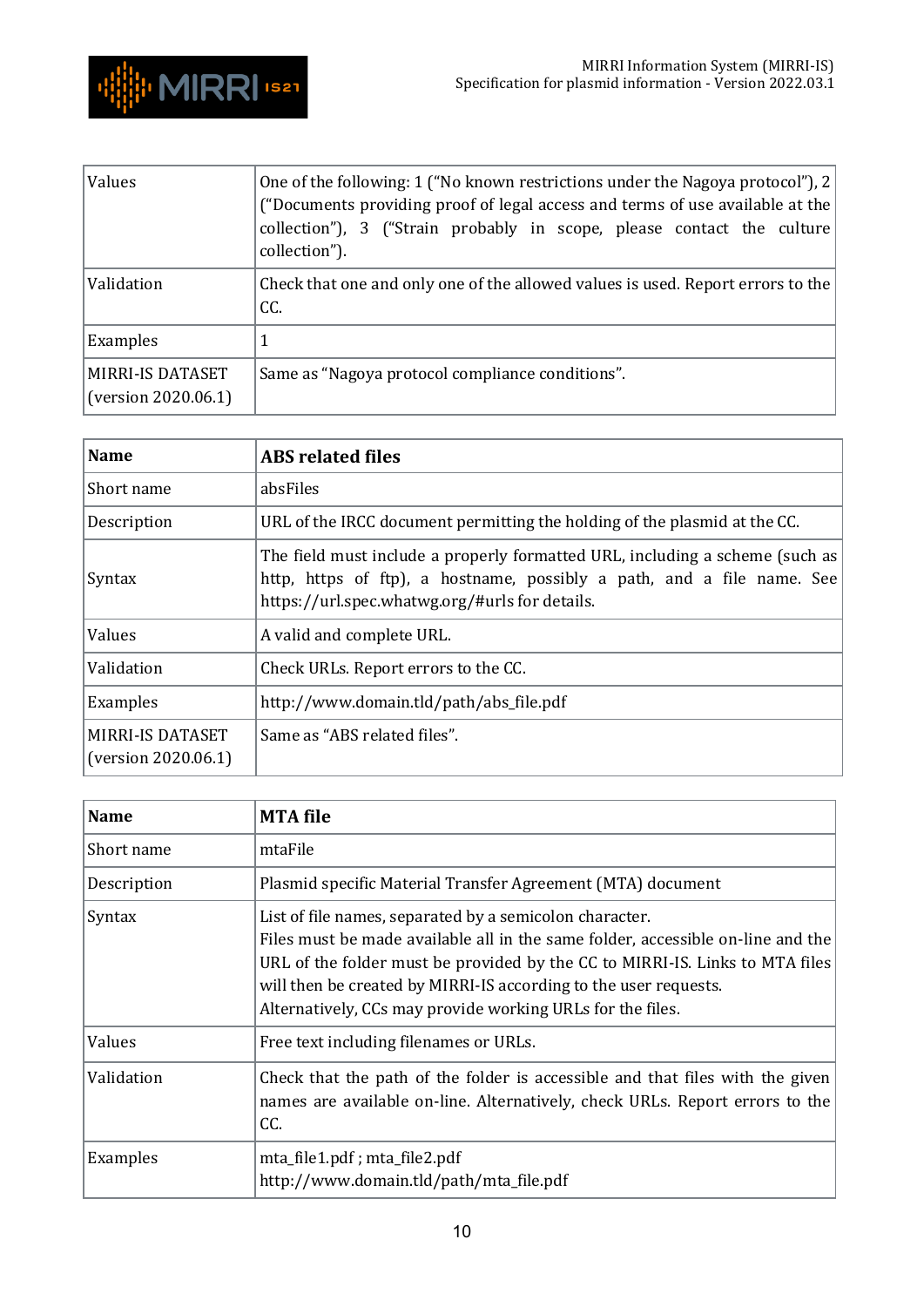

| MIRRI-IS DATASET    | Same as "MTA file". |
|---------------------|---------------------|
| (version 2020.06.1) |                     |

<span id="page-10-0"></span>

| <b>Name</b>                                    | <b>Strain from a Registered Collection</b>                                                                                    |
|------------------------------------------------|-------------------------------------------------------------------------------------------------------------------------------|
| Short name                                     | registeredCollection                                                                                                          |
| Description                                    | Plasmid included in the registered CC according to the EU Regulation<br>511/2014. Unregistered CCc can omit this information. |
| Syntax                                         | One of the allowed values.                                                                                                    |
| Values                                         | One of the following values: 1 (for No), 2 (for Yes)                                                                          |
| Validation                                     | Check that one and only one of the allowed values is used. Report errors to<br>the CC.                                        |
| Examples                                       | 2                                                                                                                             |
| <b>MIRRI-IS DATASET</b><br>(version 2020.06.1) | Same as "Strain from a Registered Collection".                                                                                |

<span id="page-10-1"></span>

| <b>Name</b>                             | Form of supply (MANDATORY FIELD)                                                                                                                         |
|-----------------------------------------|----------------------------------------------------------------------------------------------------------------------------------------------------------|
| Short name                              | supplyForms                                                                                                                                              |
| Description                             | The forms of supply of the strain to users.                                                                                                              |
| Syntax                                  | One or several of the allowed values, separated by a ";".                                                                                                |
| Values                                  | Allowed values: 1 (for AGAR), 2 (for CRYO), 3 (for Dry Ice), 4 (for Liquid<br>Culture Medium), 5 (for LYO), 6 (for OIL), 7 (for WATER), 8 (plasmid DNA). |
| Validation                              | Check for the validity of the format. Report errors to the CC.                                                                                           |
| Examples                                | 4;8                                                                                                                                                      |
| MIRRI-IS DATASET<br>(version 2020.06.1) | Same as "Form of supply", with new values on purpose.                                                                                                    |

<span id="page-10-2"></span>

| <b>Name</b> | <b>Host for distribution (MANDATORY FIELD)</b>                                                                                                                                                                                                                                    |
|-------------|-----------------------------------------------------------------------------------------------------------------------------------------------------------------------------------------------------------------------------------------------------------------------------------|
| Short name  | distributionHost                                                                                                                                                                                                                                                                  |
| Description | Strain designation of the host organism in which the plasmid is distributed. This<br>field should consist of three parts: taxonomic designation, group (when<br>applicable), strain designation. In case a helper plasmid is present, put it here<br>between squared brackets []. |
| Syntax      | None                                                                                                                                                                                                                                                                              |
| Values      | Free text.                                                                                                                                                                                                                                                                        |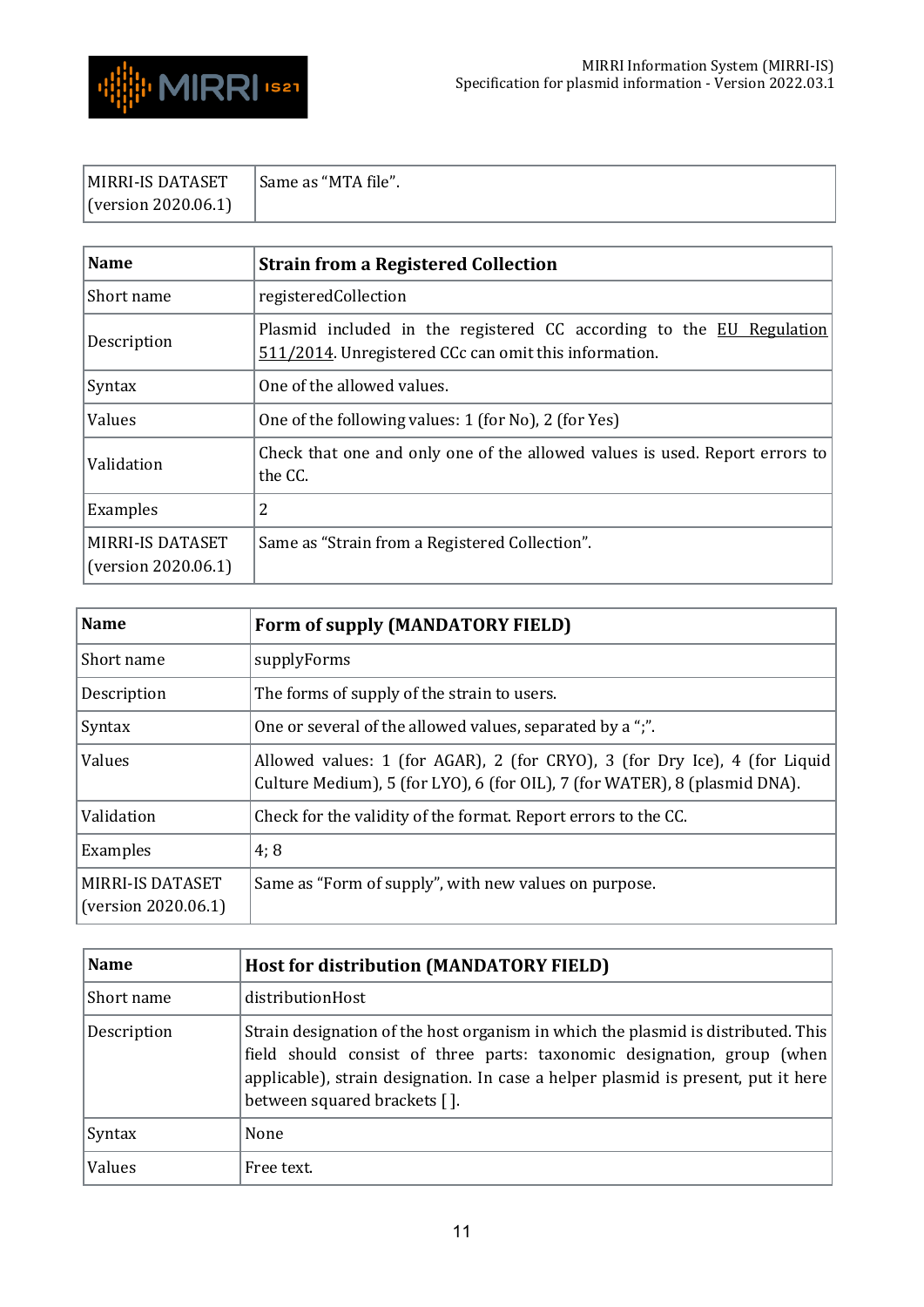

|                                         | http://cabri.org/guidelines/catalogue/CPdishostplasm.html                                                                              |
|-----------------------------------------|----------------------------------------------------------------------------------------------------------------------------------------|
| Validation                              | None                                                                                                                                   |
| Examples                                | Escherichia coli K12 DH5 $\alpha$<br>Escherichia coli K12 MC1061(λ)<br>Escherichia coli K12 SM10(λpir)<br>Escherichia coli K12xB DB3.1 |
| MIRRI-IS DATASET<br>(version 2020.06.1) | $N/A$ .                                                                                                                                |

<span id="page-11-0"></span>

| <b>Name</b>                                    | Genotype of the host for distribution                                                                                                                                                                          |
|------------------------------------------------|----------------------------------------------------------------------------------------------------------------------------------------------------------------------------------------------------------------|
| Short name                                     | Genotype                                                                                                                                                                                                       |
| Description                                    | Information on the genotype of the strain.<br>By now, this information can be provided as free text. Some syntactical rules<br>and/or list of values are foreseen in the next version of the MIRRI-IS dataset. |
| Syntax                                         | None                                                                                                                                                                                                           |
| Values                                         | Free text                                                                                                                                                                                                      |
| Validation                                     | None                                                                                                                                                                                                           |
| Examples                                       | gyrA462 endA1 $\Delta$ (sr1-recA) mcrB mrr hsdS20 glnV44 (=supE44) ara14 galK2<br>lacY1 proA2 rpsL20 xyl5 leuB6 mtl1                                                                                           |
| <b>MIRRI-IS DATASET</b><br>(version 2020.06.1) | Same as "Genotype", with reference to the host for distribution.                                                                                                                                               |

<span id="page-11-1"></span>

| <b>Name</b>                                    | Recommended growth temperature (MANDATORY FIELD)                                                                                       |
|------------------------------------------------|----------------------------------------------------------------------------------------------------------------------------------------|
| Short name                                     | recommendedTemperature                                                                                                                 |
| Description                                    | The recommended growing temperature for the plasmid carrying host.                                                                     |
| Syntax                                         | The temperature is expressed as decimal number in Celsius degrees. The<br>symbol <sup>o</sup> and the letter C should not be included. |
| Values                                         | Decimal number                                                                                                                         |
| Validation                                     | Check for the validity of the format. Report errors to the CC.                                                                         |
| Examples                                       | 24                                                                                                                                     |
| <b>MIRRI-IS DATASET</b><br>(version 2020.06.1) | Same as "Recommended growth temperature".                                                                                              |

<span id="page-11-2"></span>

| Name | $\vert$ Recommended medium for growth (MANDATORY FIELD) |
|------|---------------------------------------------------------|
|------|---------------------------------------------------------|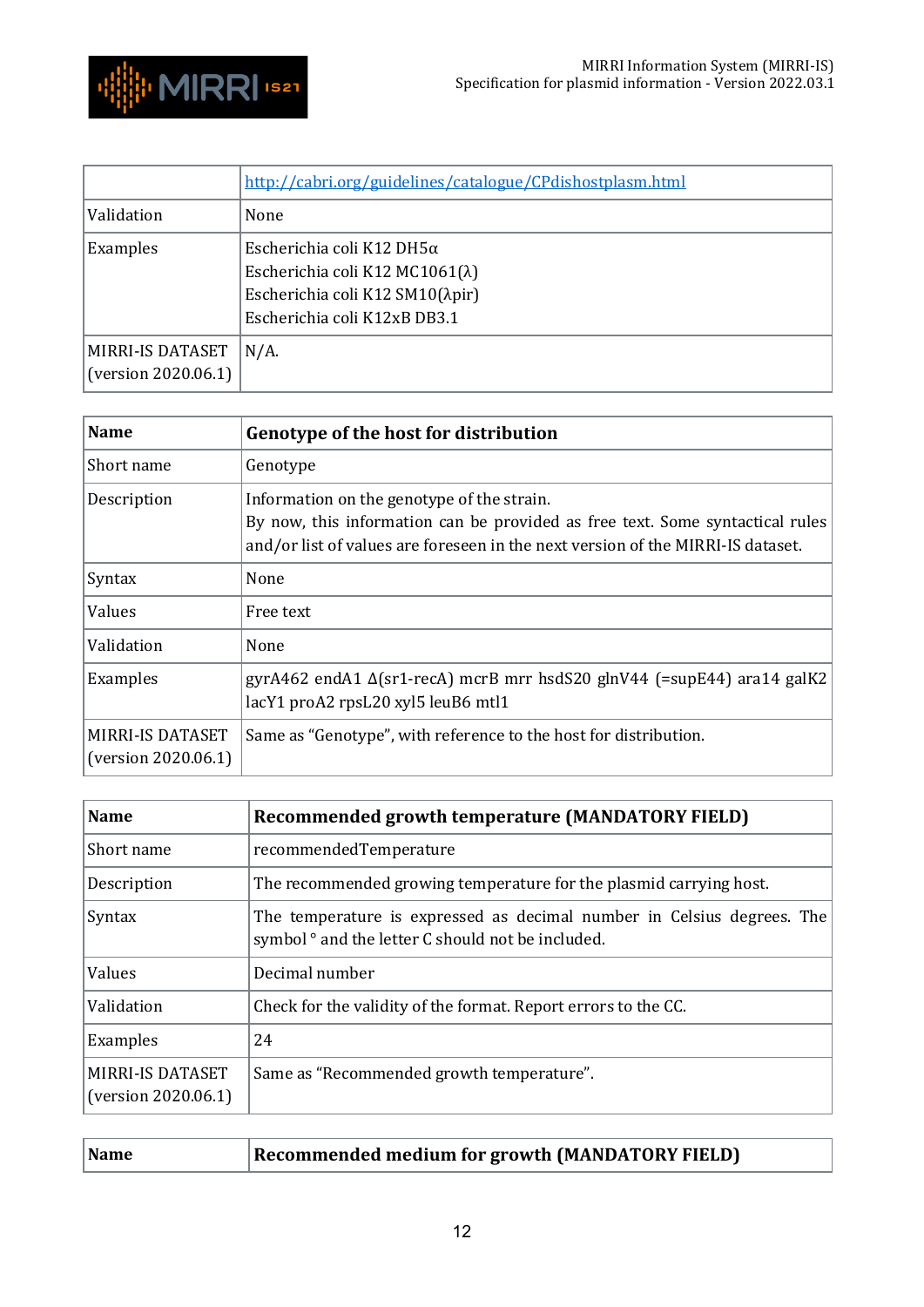

| Short name                              | recommendedMedium                                                                                                                                                                                                                                                                                                                                                                          |
|-----------------------------------------|--------------------------------------------------------------------------------------------------------------------------------------------------------------------------------------------------------------------------------------------------------------------------------------------------------------------------------------------------------------------------------------------|
| Description                             | The medium that is recommend for growing the plasmid carrying host.                                                                                                                                                                                                                                                                                                                        |
| Syntax                                  | A textual reference, usually an acronym, to the appropriate growth medium in<br>a table provided by the CC.                                                                                                                                                                                                                                                                                |
| Values                                  | CCs are invited to submit a table including a list of the growth media they use.<br>The table should include at least an acronym and a description for each growth<br>medium. A full description of the recipe is also welcome. All descriptions<br>should be in English.<br>In future versions of the MIRRI-IS dataset, a table of shared descriptions with<br>acronyms will be provided. |
| Validation                              | Check for the presence of the textual reference in the provided table of growth<br>media. Report errors to the CC.                                                                                                                                                                                                                                                                         |
| Examples                                | LB-Lennox + ampicillin (100 $\mu$ g/ml) + kanamycin (50 $\mu$ g/ml) + streptomycin<br>$(25 \mu g/ml)$<br>$M17 + 0.5\%$ glu (GM17) + chloramphenicol (25 µg/ml)                                                                                                                                                                                                                             |
| MIRRI-IS DATASET<br>(version 2020.06.1) | Same as "Recommended medium for growth".                                                                                                                                                                                                                                                                                                                                                   |

<span id="page-12-0"></span>

| <b>Name</b>                             | <b>Cultivation remarks</b>                                                                                                                                                                                             |
|-----------------------------------------|------------------------------------------------------------------------------------------------------------------------------------------------------------------------------------------------------------------------|
| Short name                              | cultivationRemarks                                                                                                                                                                                                     |
| Description                             | Remarks on cultivation                                                                                                                                                                                                 |
| Syntax                                  | None                                                                                                                                                                                                                   |
| Values                                  | Free text                                                                                                                                                                                                              |
| Validation                              | None                                                                                                                                                                                                                   |
| Examples                                | "Selection of transformants on chloramphenicol; subsequent cultivation of a<br>single colony in liquid medium with ampicillin."<br>"This culture grows very slow: take 24 hours into account for saturated<br>growth!" |
| MIRRI-IS DATASET<br>(version 2020.06.1) | N/A                                                                                                                                                                                                                    |

# <span id="page-12-1"></span>**Biological information group**

<span id="page-12-2"></span>

| <b>Name</b> | <b>Organism type (MANDATORY FIELD)</b> |
|-------------|----------------------------------------|
| Short name  | organismType                           |
| Description | The type of the resource               |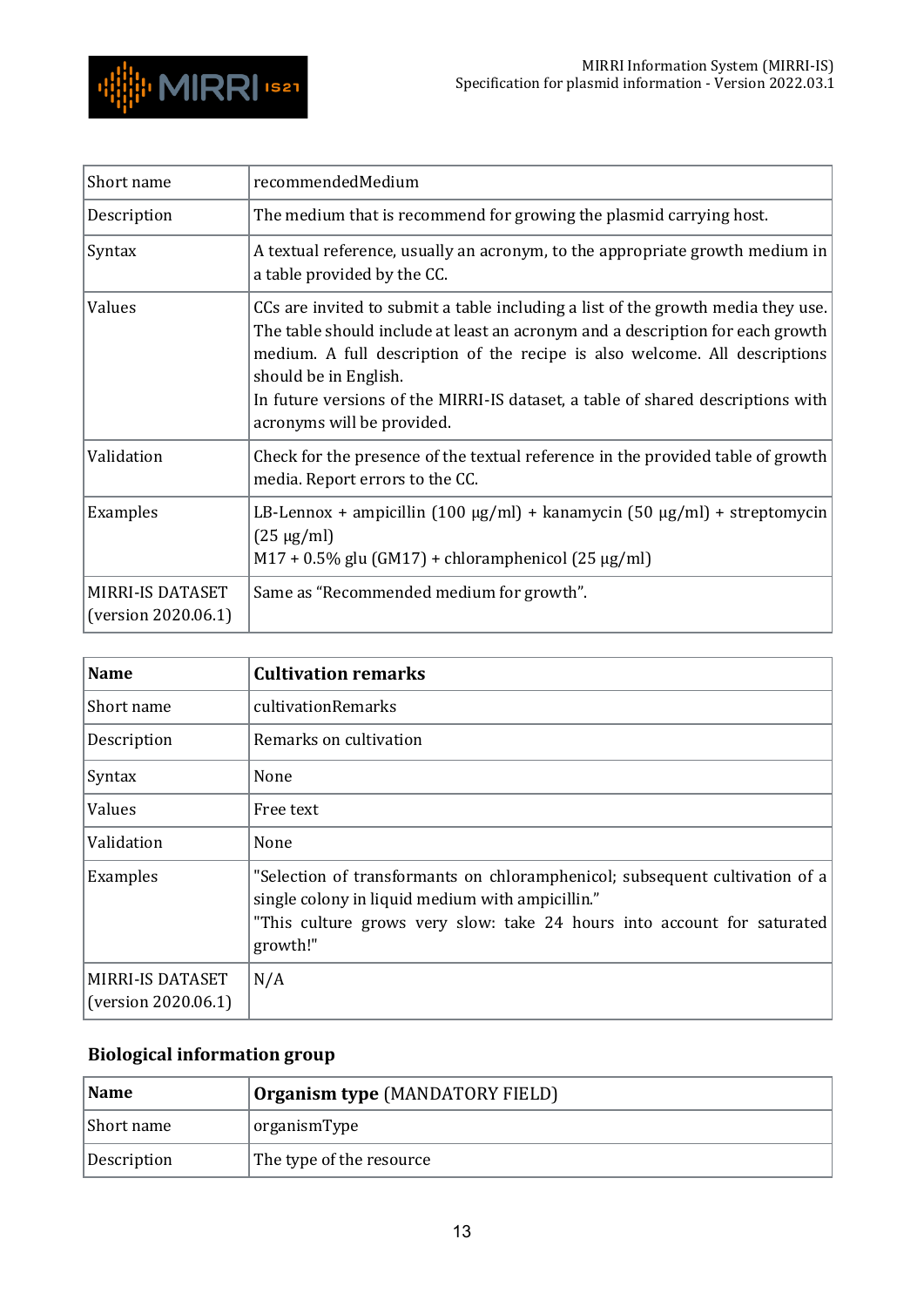



| <b>Syntax</b>                                  | One of the allowed values.                                               |
|------------------------------------------------|--------------------------------------------------------------------------|
| Values                                         | 7 (for Plasmids)                                                         |
| Validation                                     | Check that the allowed value is used. Report errors to the CC.           |
| Examples                                       |                                                                          |
| <b>MIRRI-IS DATASET</b><br>(version 2020.06.1) | Same as "Organism type", but only the plasmid specific value is allowed. |

<span id="page-13-0"></span>

| <b>Name</b>                                    | <b>Class</b>                                                            |
|------------------------------------------------|-------------------------------------------------------------------------|
| Short name                                     | Class                                                                   |
| Description                                    | Origin of the element.                                                  |
| Syntax                                         | One of the allowed values.                                              |
| Values                                         | One of the following values: "Recombinant plasmid" or "Natural plasmid" |
| Validation                                     | Check for the validity of the format. Report errors to the CC           |
| Examples                                       | Recombinant plasmid                                                     |
| <b>MIRRI-IS DATASET</b><br>(version 2020.06.1) | $N/A$ .                                                                 |
|                                                |                                                                         |

<span id="page-13-1"></span>

| <b>Name</b>                             | <b>Risk group (MANDATORY FIELD)</b>                                                                                                                                                                       |
|-----------------------------------------|-----------------------------------------------------------------------------------------------------------------------------------------------------------------------------------------------------------|
| Short name                              | riskGroup                                                                                                                                                                                                 |
| Description                             | Risk group in the host for distribution, usually E. coli, according to regulations<br><b>(EU Directive 2000/54/EC and its amendments and corrections, EU directive)</b><br>$2009/41/EC$ and its updates). |
| Syntax                                  | One of the allowed values.                                                                                                                                                                                |
| Values                                  | Allowed values: 1, 2, 3, 4.                                                                                                                                                                               |
| Validation                              | Check that one and only one of the allowed values is used. Report errors to the<br>CC.                                                                                                                    |
| Examples                                | 3                                                                                                                                                                                                         |
| MIRRI-IS DATASET<br>(version 2020.06.1) | Same as "Risk Group".                                                                                                                                                                                     |

<span id="page-13-2"></span>

| <b>Name</b> | <b>Risk group remarks</b> |
|-------------|---------------------------|
| Short name  | riskGroupRemarks          |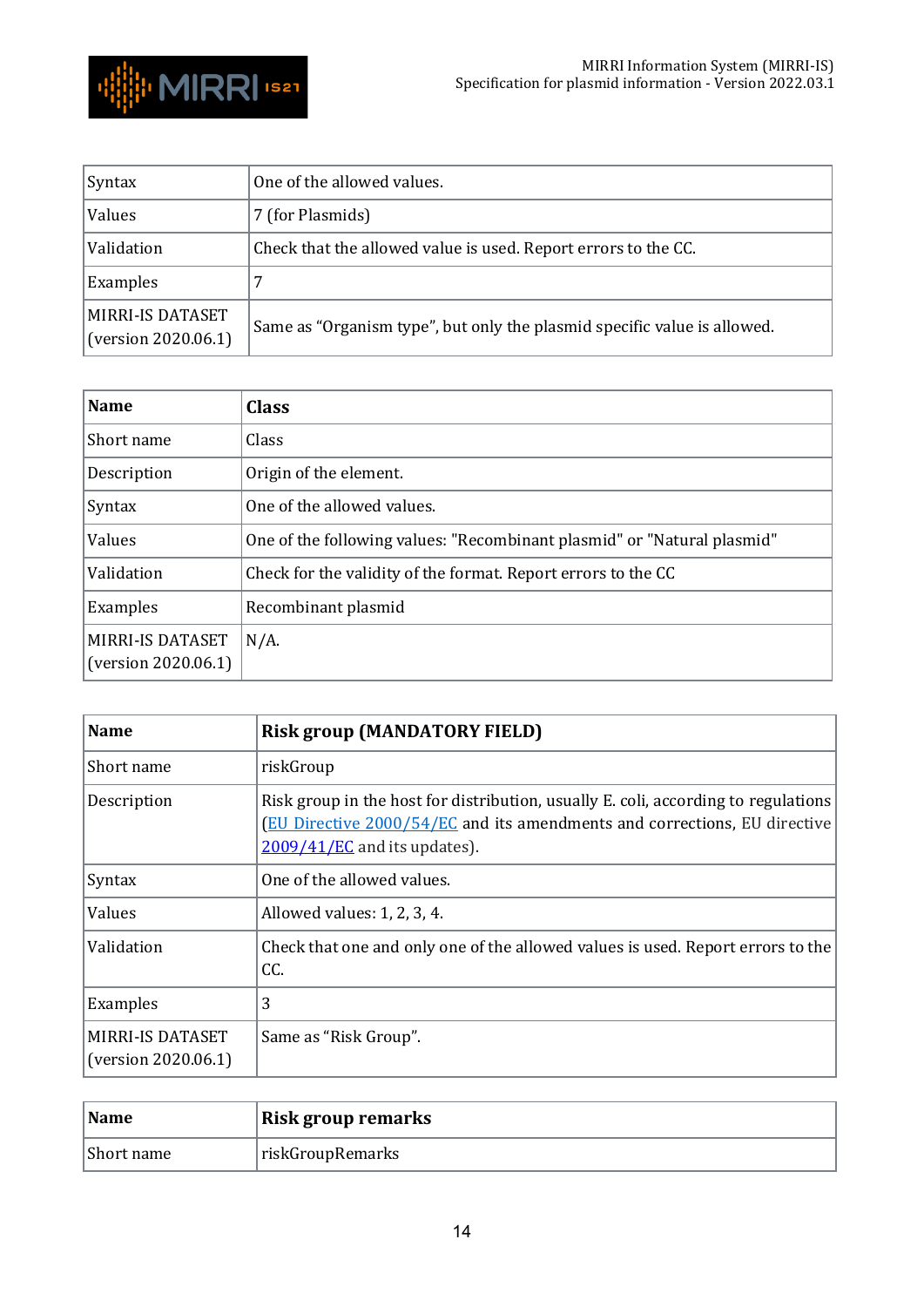

| Description                                    | Specify when risk group is different in other hosts. |
|------------------------------------------------|------------------------------------------------------|
| Syntax                                         | None                                                 |
| Values                                         | Free text                                            |
| Validation                                     | None                                                 |
| Examples                                       | L1 in E. coli; L2 in mammalian cells                 |
| <b>MIRRI-IS DATASET</b><br>(version 2020.06.1) | N/A                                                  |

<span id="page-14-0"></span>

| <b>Name</b>                                    | Dual use                                                                                                                                                                                   |
|------------------------------------------------|--------------------------------------------------------------------------------------------------------------------------------------------------------------------------------------------|
| Short name                                     | dualUse                                                                                                                                                                                    |
| Description                                    | Specify whether the strain has the potential for a harmful use according to EU<br>regulations (EU Council Regulation 2000/1334/CE and its amendments and<br>corrections, EU Reg 2021-821). |
| Syntax                                         | One of the allowed values.                                                                                                                                                                 |
| Values                                         | One of the following values: 1 (for No), 2 (for Yes).                                                                                                                                      |
| Validation                                     | Check that one and only one of the allowed values is used. Report errors to<br>the CC.                                                                                                     |
| Examples                                       | 2                                                                                                                                                                                          |
| <b>MIRRI-IS DATASET</b><br>(version 2020.06.1) | Same as "Dual use".                                                                                                                                                                        |

<span id="page-14-1"></span>

| <b>Name</b>                                    | <b>Plasmid status</b>                                                                                                                                                     |
|------------------------------------------------|---------------------------------------------------------------------------------------------------------------------------------------------------------------------------|
| Short name                                     | plasmidStatus                                                                                                                                                             |
| Description                                    | Based on the status of data processing, incl. quality control tests that have<br>already been performed, plasmids can be classified as preliminary, non-core<br>and core. |
| Syntax                                         | One of the allowed values                                                                                                                                                 |
| Values                                         | Allowed values: "Preliminary", "Non-core", "Core"                                                                                                                         |
| Validation                                     | None                                                                                                                                                                      |
| Examples                                       | Check that one and only one of the allowed values is used. Report errors to the<br>CC.                                                                                    |
| <b>MIRRI-IS DATASET</b><br>(version 2020.06.1) | N/A                                                                                                                                                                       |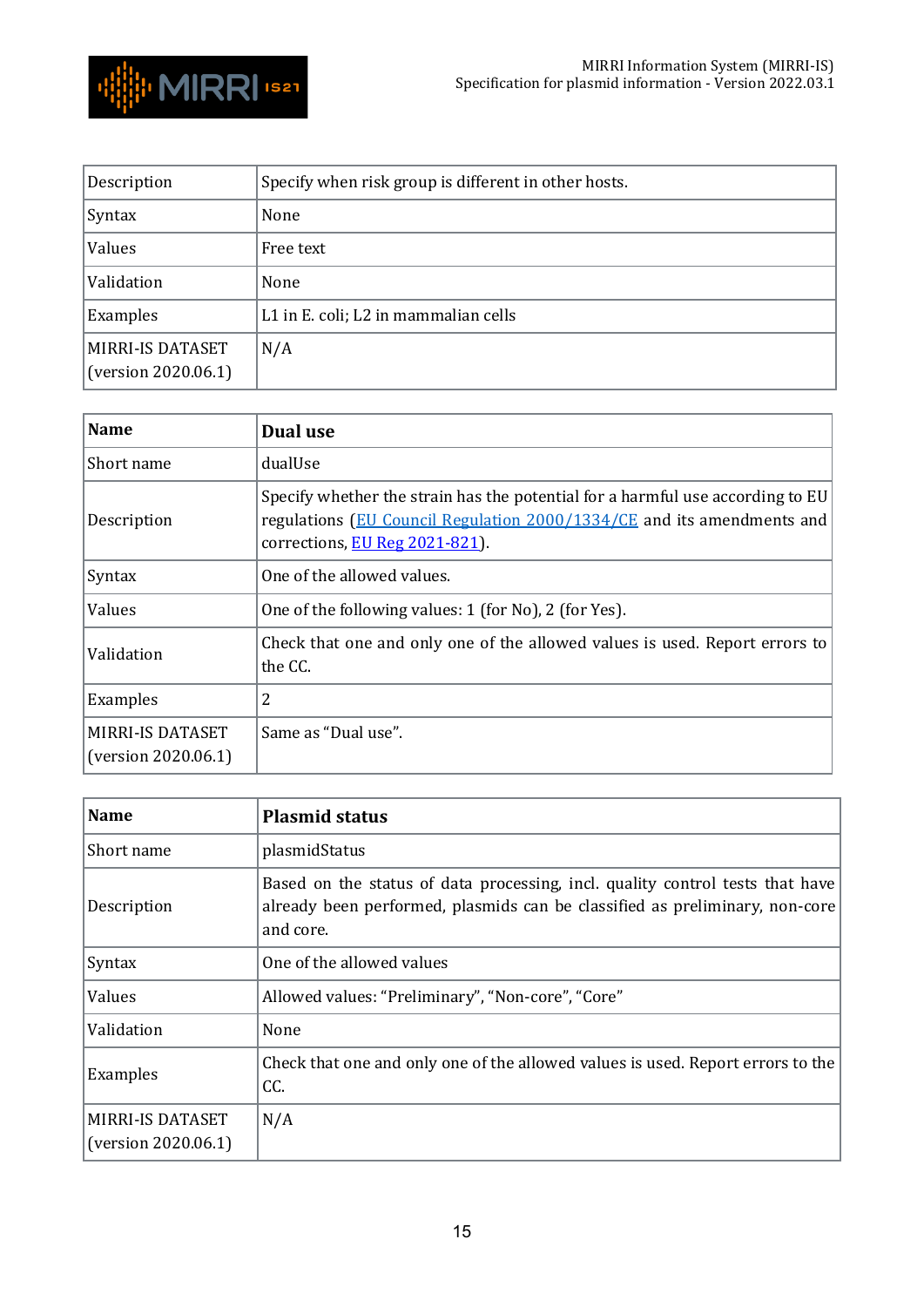

<span id="page-15-0"></span>

| <b>Name</b>                                    | <b>GMO</b>                                                                             |
|------------------------------------------------|----------------------------------------------------------------------------------------|
| Short name                                     | gmo                                                                                    |
| Description                                    | Specify whether the plasmid is a Genetically Modified Organism (GMO).                  |
| Syntax                                         | One of the allowed values.                                                             |
| Values                                         | One of the following values: 1 (for No), 2 (for Yes).                                  |
| Validation                                     | Check that one and only one of the allowed values is used. Report errors to the<br>CC. |
| Examples                                       |                                                                                        |
| <b>MIRRI-IS DATASET</b><br>(version 2020.06.1) | Same as "GMO".                                                                         |

<span id="page-15-1"></span>

| <b>Name</b>                                    | <b>GMO</b> construction information                                                                                                                                                                              |
|------------------------------------------------|------------------------------------------------------------------------------------------------------------------------------------------------------------------------------------------------------------------|
| Short name                                     | gmoConstruction                                                                                                                                                                                                  |
| Description                                    | Information on the construction of the GMO.<br>By now, this information can be provided as free text.<br>Future improvements of the dataset will likely foresee some syntactical rules<br>and/or list of values. |
| Syntax                                         | None                                                                                                                                                                                                             |
| Values                                         | Free text                                                                                                                                                                                                        |
| Validation                                     | None                                                                                                                                                                                                             |
| <b>MIRRI-IS DATASET</b><br>(version 2020.06.1) | Same as "GMO construction information".                                                                                                                                                                          |

# <span id="page-15-2"></span>**Origin information group**

<span id="page-15-3"></span>

| <b>Name</b> | Geographic origin                                                                                                                                                                                                                                                                                                                       |
|-------------|-----------------------------------------------------------------------------------------------------------------------------------------------------------------------------------------------------------------------------------------------------------------------------------------------------------------------------------------|
| Short name  | geographicOrigin                                                                                                                                                                                                                                                                                                                        |
| Description | The locality where the sample was collected, defined with the highest possible<br>precision.                                                                                                                                                                                                                                            |
| Syntax      | Reference to a separate table, which includes all localities where at least one<br>strain was collected. For organisms constructed in a lab, use the address of the<br>depositor.                                                                                                                                                       |
| Values      | The geographic location should be defined with the highest possible precision,<br>but unambiguously. It should include locality, city, province, region, country. For<br>old strains for which the geographic origin is not known, make reference to the<br>special locality 'Unknown'. Avoid specifying countries and continents only. |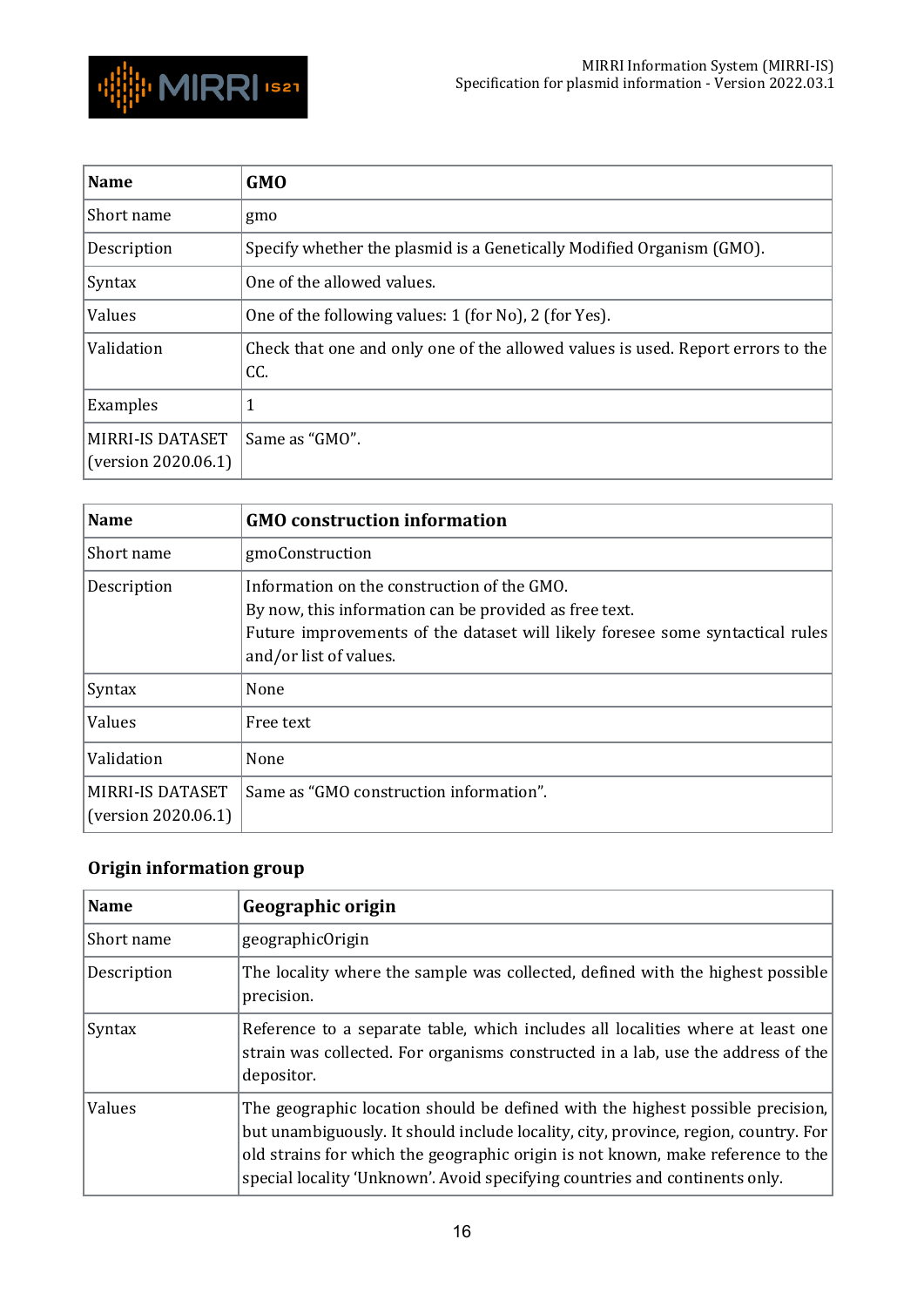

|                                                | The table can include either separate fields for the geographic details or one<br>single text including all details. The first format is preferred over the second.<br>In order to improve the description of the location, you can check if it is<br>described in GeoNames (see http://geonames.org/) and use its 'Administrative<br>hierarchy' to include further rows with information missing in the table, e.g.<br>administrative commune and region, until you find the country.<br>NB! While querying GeoNames, you may also recover geographic coordinates<br>and altitude of the locality. |
|------------------------------------------------|-----------------------------------------------------------------------------------------------------------------------------------------------------------------------------------------------------------------------------------------------------------------------------------------------------------------------------------------------------------------------------------------------------------------------------------------------------------------------------------------------------------------------------------------------------------------------------------------------------|
| Validation                                     | Check for the presence of the reference in the table of localities. Report errors to<br>the CC.                                                                                                                                                                                                                                                                                                                                                                                                                                                                                                     |
| Examples                                       | In order to insert Altafjorden, look at GeoNames. You will find it associated to<br>the record n. 780944 whose administrative hierarchy reports Norway as<br>country, Troms og Finnmark as adm1 and Alta as adm2.<br>You will also retrieve 70.05765, 23.08293 for geographic coordinates.<br>Altitude is not specified since this is a fiord.<br>In your table you should include, either in separate cells or in a unique<br>description, Altafjorden, Alta, Troms og Finnmark, Norway.                                                                                                           |
| <b>MIRRI-IS DATASET</b><br>(version 2020.06.1) | Same as "Geographic origin".                                                                                                                                                                                                                                                                                                                                                                                                                                                                                                                                                                        |

<span id="page-16-0"></span>

| <b>Name</b> | <b>Country (MANDATORY FIELD)</b>                                                                                                                                                                                                                                                                                                                         |
|-------------|----------------------------------------------------------------------------------------------------------------------------------------------------------------------------------------------------------------------------------------------------------------------------------------------------------------------------------------------------------|
| Short name  | Country                                                                                                                                                                                                                                                                                                                                                  |
| Description | The country where the sample was collected or constructed.<br>This information should be provided with reference to the name of the country<br>where the locality is located now, if possible. Former country names should be<br>specified only when the locality or its current country are unknown.                                                    |
| Syntax      | This information must be expressed by using the <b>ISO-3166 standard</b> for country<br>codes. The preferred set is ISO 3166-1 alpha-2 (two letters code), but ISO 3166-<br>1 alpha-3 (three letters code) is also accepted. Former country codes must<br>follow standard's part three ISO 3166-3 (four letters code). Only one code can<br>be included. |
| Values      | All codes included in ISO 3166-1 alpha-2 (two letters code), ISO 3166-1 alpha-3<br>(three letters code) and ISO 3166-3 (four letters code).<br>In the examples, IT is the two letters code for Italy, GBR is the three letters code<br>for United Kingdom, and CSHH is the four letters code for the former country<br>Czechoslovakia.                   |
| Validation  | Check for the validity of codes. Return errors to CCs.                                                                                                                                                                                                                                                                                                   |
| Examples    | IT<br><b>GBR</b>                                                                                                                                                                                                                                                                                                                                         |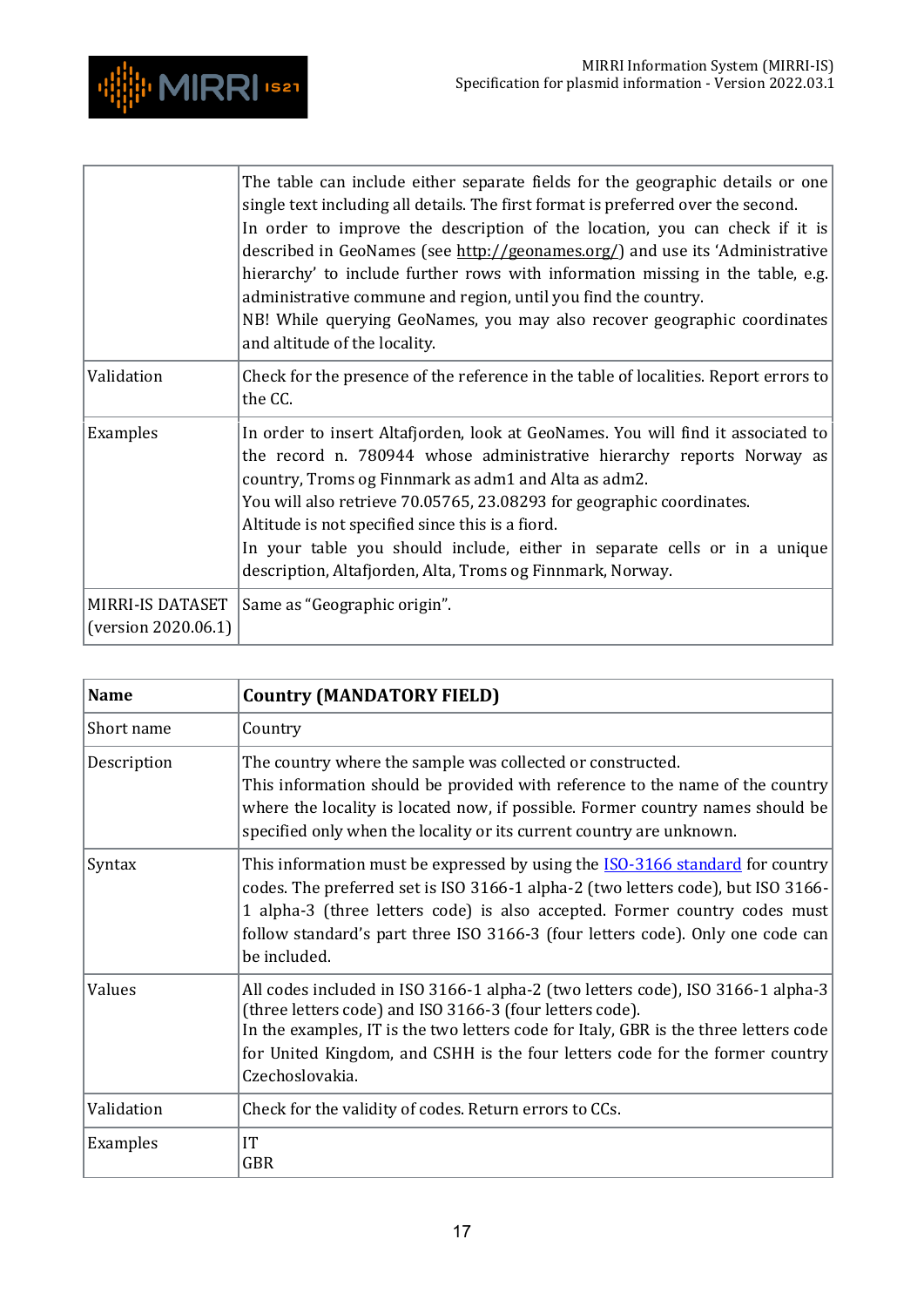



|                                             | <b>CSHH</b> |
|---------------------------------------------|-------------|
| MIRRI-IS DATASET N/A<br>(version 2020.06.1) |             |

# <span id="page-17-0"></span>**Deposit information group**

<span id="page-17-1"></span>

| <b>Name</b>                                    | <b>History of deposit</b>                                                                                                                                                                                                                                                                                                                          |
|------------------------------------------------|----------------------------------------------------------------------------------------------------------------------------------------------------------------------------------------------------------------------------------------------------------------------------------------------------------------------------------------------------|
| Short name                                     | depositHistory                                                                                                                                                                                                                                                                                                                                     |
| Description                                    | Transfers of the strain between isolation and deposit in the CC.                                                                                                                                                                                                                                                                                   |
| Syntax                                         | The field includes entries separated by "<" meaning "received from".<br>Entries may include persons or CCs. The name of the CC should be followed by<br>the month, when available, and year of the acquisition. Between parentheses,<br>the strain designation or CC numbers and/or a name can also be entered<br>when a name change has occurred. |
| Values                                         | Free text, possibly according to above syntax                                                                                                                                                                                                                                                                                                      |
| Validation                                     | Check for the validity of the format. Report errors to the CC.                                                                                                                                                                                                                                                                                     |
| Examples                                       |                                                                                                                                                                                                                                                                                                                                                    |
| <b>MIRRI-IS DATASET</b><br>(version 2020.06.1) | Same as "History of deposit".                                                                                                                                                                                                                                                                                                                      |

<span id="page-17-2"></span>

| <b>Name</b>                                    | <b>Depositor</b>                                     |
|------------------------------------------------|------------------------------------------------------|
| Short name                                     | Depositor                                            |
| Description                                    | Name, institute and town / country of the depositor. |
| Syntax                                         | None                                                 |
| Values                                         | Free text                                            |
| Validation                                     | None                                                 |
| Examples                                       | M. Mergeay and A. Provoost, SCK.CEN, Mol, Belgium    |
| <b>MIRRI-IS DATASET</b><br>(version 2020.06.1) | Same as "Depositor".                                 |

<span id="page-17-3"></span>

| Name          | Date of deposit                                 |
|---------------|-------------------------------------------------|
| Short name    | depositDate                                     |
| Description   | Date when the strain was deposited at the CC    |
| <b>Syntax</b> | May include a full date in the ISO 8601 format. |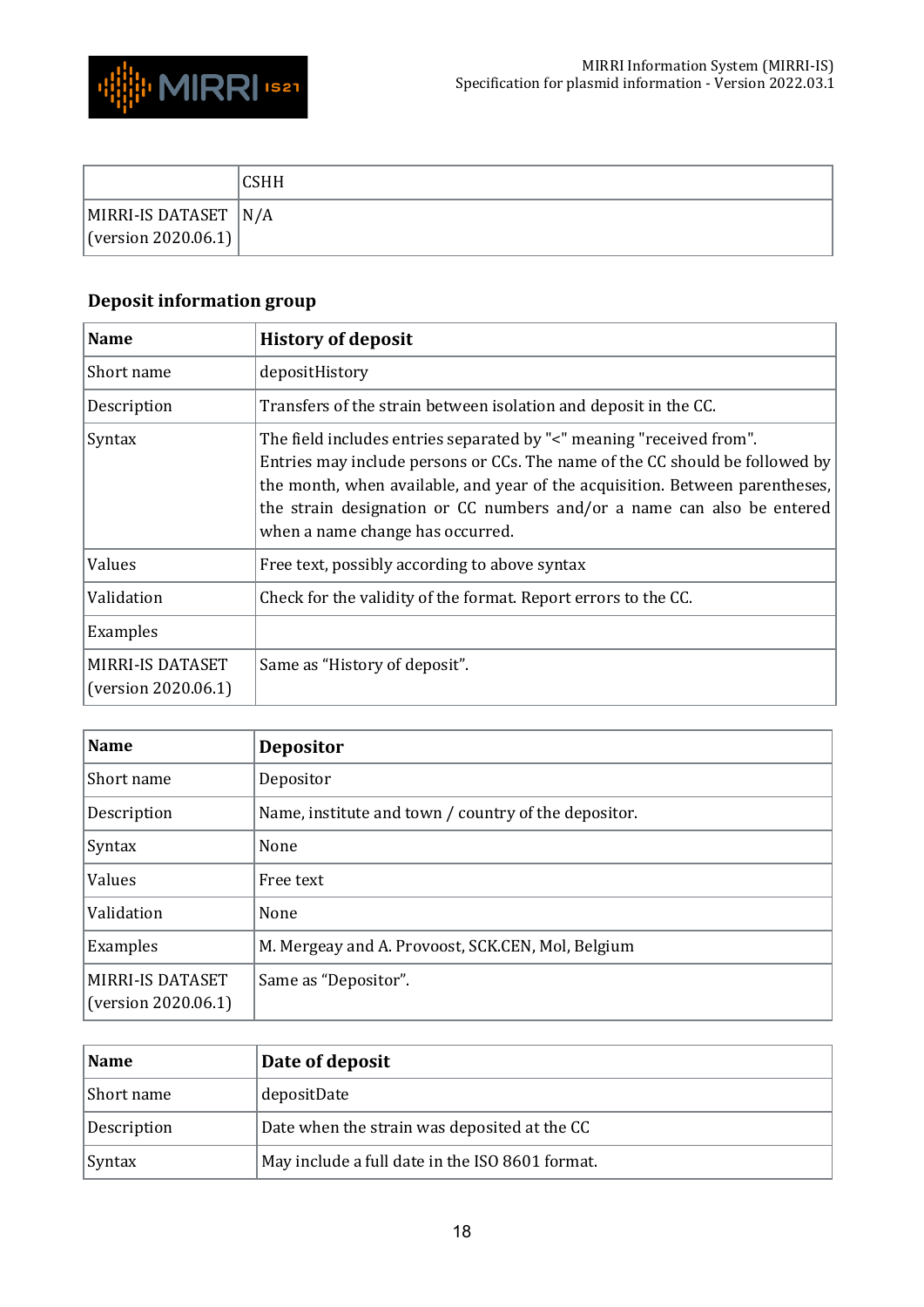

|                                         | YYYY-MM-DD or YYYYMMDD for full dates, YYYY-MM for year and month<br>only, YYYY for year only.<br>See https://en.wikipedia.org/wiki/ISO_8601 for a quick introduction. |
|-----------------------------------------|------------------------------------------------------------------------------------------------------------------------------------------------------------------------|
| Values                                  | A valid date in one of the above formats                                                                                                                               |
| Validation                              | Check for the validity of the format.<br>Report errors to the CC.                                                                                                      |
| Examples                                | 1999-02-20                                                                                                                                                             |
| MIRRI-IS DATASET<br>(version 2020.06.1) | Same as "Date of deposit".                                                                                                                                             |

<span id="page-18-0"></span>

| <b>Name</b>                             | Constructed / isolated by                                          |
|-----------------------------------------|--------------------------------------------------------------------|
| Short name                              | constructor                                                        |
| Description                             | Name, institute and town / country of the constructor or isolator. |
| Syntax                                  | None                                                               |
| Values                                  | Free text                                                          |
| Validation                              | None                                                               |
| Examples                                | J. Fraser, Moredun Res. Inst., Edinburgh, UK                       |
| MIRRI-IS DATASET<br>(version 2020.06.1) | N/A                                                                |

<span id="page-18-1"></span>

| Name                                    | Date of inclusion in the catalogue                                                                                                                                                                                        |
|-----------------------------------------|---------------------------------------------------------------------------------------------------------------------------------------------------------------------------------------------------------------------------|
| Short name                              | accessionDate                                                                                                                                                                                                             |
| Description                             | Date when the plasmid was included in the catalog and/or an accession<br>number was assigned to it.                                                                                                                       |
| <b>Syntax</b>                           | May include a full date in the ISO 8601 format.<br>YYYY-MM-DD or YYYYMMDD for full dates, YYYY-MM for year and month<br>only, YYYY for year only.<br>See https://en.wikipedia.org/wiki/ISO_8601 for a quick introduction. |
| Values                                  | A valid date in one of the above formats                                                                                                                                                                                  |
| Validation                              | Check for the validity of the format. Report errors to the CC.                                                                                                                                                            |
| Examples                                | 1996-12-13                                                                                                                                                                                                                |
| MIRRI-IS DATASET<br>(version 2020.06.1) | Same as "Date of inclusion in the catalogue".                                                                                                                                                                             |

# <span id="page-18-2"></span>**Properties group**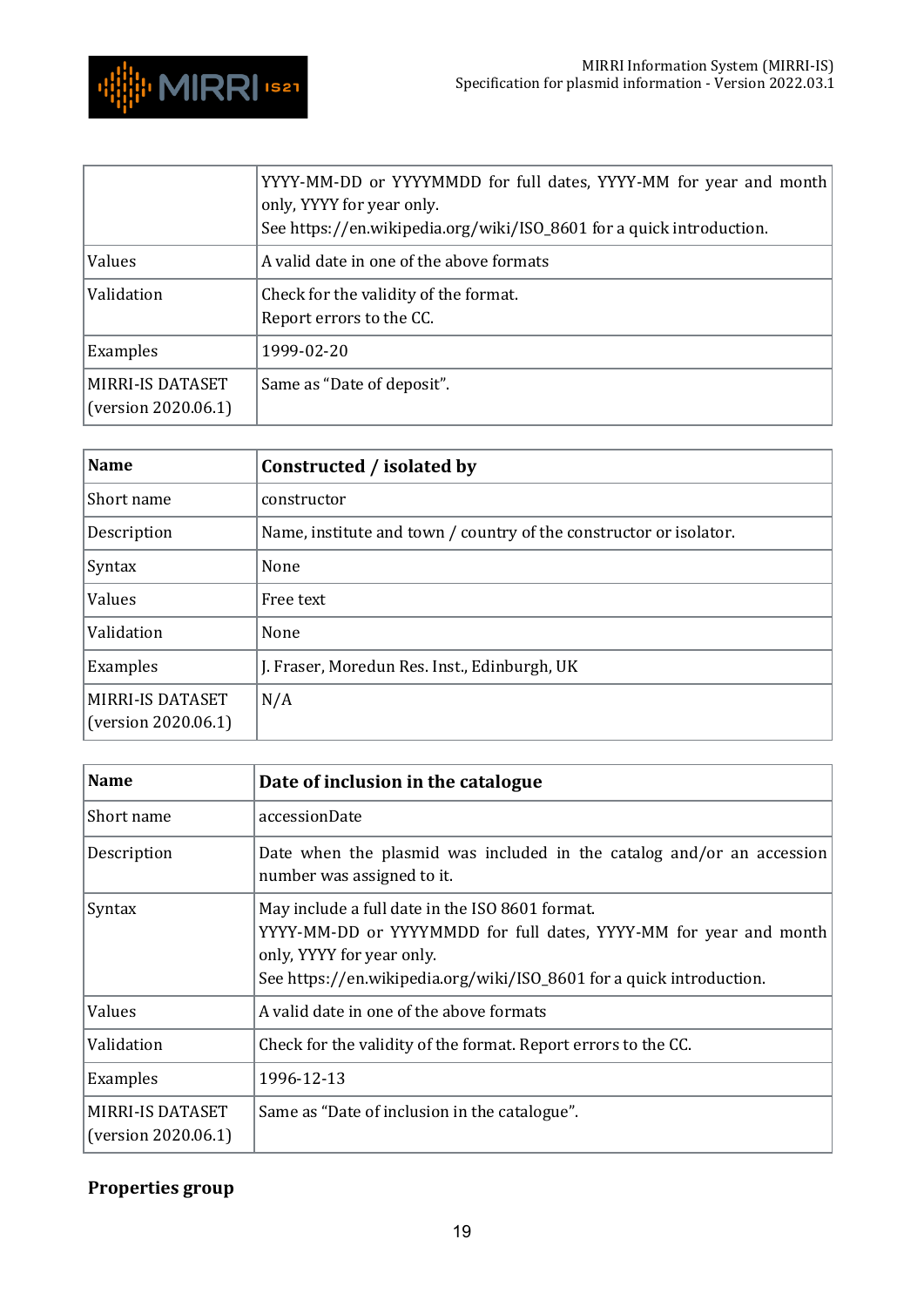

<span id="page-19-0"></span>

| <b>Name</b>                             | <b>Cloned DNA</b>                                                                                                                                                                                                                                                                                              |
|-----------------------------------------|----------------------------------------------------------------------------------------------------------------------------------------------------------------------------------------------------------------------------------------------------------------------------------------------------------------|
| Short name                              | clonedDNA                                                                                                                                                                                                                                                                                                      |
| Description                             | Gene or other DNA fragment cloned into the MCS (Multiple Cloning Site)<br>For genes, it should include, when appropriate, the following information:<br>species name, gene name, gene symbols and gene ID (NCBI Gene database).<br>For tags/epitopes/recognition sites there is no gene ID available.          |
| Syntax                                  | None                                                                                                                                                                                                                                                                                                           |
| Values                                  | Free text                                                                                                                                                                                                                                                                                                      |
| Validation                              | When a geneID is available, the visualization should be completed by a link to<br>NCBI Gene. See e.g. https://www.ncbi.nlm.nih.gov/gene/?term=948538                                                                                                                                                           |
| Examples                                | Yersinia enterocolitica outer membrane adhesin protein gene (yadA, P1, yopA)<br>Histidine tag (His-tag); C-terminal<br>Escherichia coli maltose ABC transporter periplasmic binding protein cDNA<br>(malE, GeneID 948538); mature sequence<br>Dermatophagoides farinae allergen Der f 2 cDNA (Der f 2, Der f2) |
| MIRRI-IS DATASET<br>(version 2020.06.1) | $N/A$ .                                                                                                                                                                                                                                                                                                        |

<span id="page-19-1"></span>

| <b>Name</b>                                    | <b>Promoter</b>                                                                                                                                                                              |
|------------------------------------------------|----------------------------------------------------------------------------------------------------------------------------------------------------------------------------------------------|
| Short name                                     | Promoter                                                                                                                                                                                     |
| Description                                    | Specific DNA region required for initiation of transcription<br>For promoters, it should include, when appropriate, the following information:<br>species name, gene name, and gene symbols. |
| Syntax                                         | None                                                                                                                                                                                         |
| Values                                         | Free text                                                                                                                                                                                    |
| Validation                                     | None                                                                                                                                                                                         |
| Examples                                       | Escherichia coli lac operon promoter<br>Human cytomegalovirus immediate early promoter (CMV-IE) and enhancer<br>Phage SP6 promoter<br>Simian virus 40 early promoter (SV40 early)            |
| <b>MIRRI-IS DATASET</b><br>(version 2020.06.1) | $N/A$ .                                                                                                                                                                                      |

<span id="page-19-2"></span>

| <b>Name</b> | Terminator |
|-------------|------------|
| Short name  | Terminator |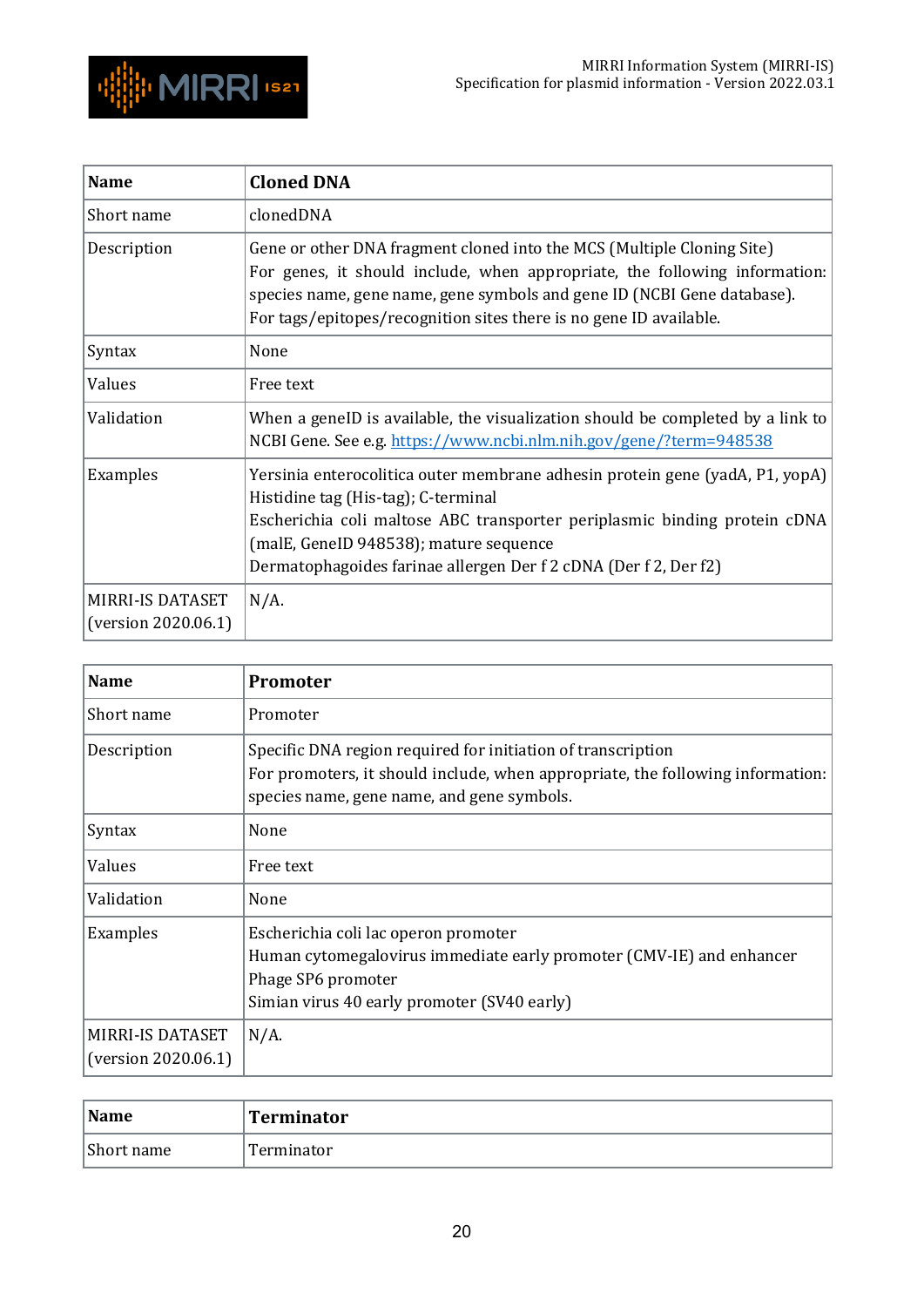

| Description                             | Specific DNA region causing termination of transcription<br>For terminators, it should include, when appropriate, the following<br>information: species name, gene name, and gene symbols. |
|-----------------------------------------|--------------------------------------------------------------------------------------------------------------------------------------------------------------------------------------------|
| Syntax                                  | None                                                                                                                                                                                       |
| Values                                  | Free text                                                                                                                                                                                  |
| Validation                              | None                                                                                                                                                                                       |
| Examples                                | Aspergillus nidulans tryptophan C terminator (trpC)<br>Bovine growth hormone polyadenylation signal (BGH polyA)<br>Simian virus 40 polyadenylation signal (SV40 polyA)                     |
| MIRRI-IS DATASET<br>(version 2020.06.1) | $N/A$ .                                                                                                                                                                                    |

<span id="page-20-0"></span>

| <b>Name</b> | <b>Replicon (MANDATORY FIELD)</b>                                                                                                                                                                                                                                                                                                                                                                                                                                                                                                                                                                                                                                                                                                                                                                                                                                                                                                                                                                                                 |
|-------------|-----------------------------------------------------------------------------------------------------------------------------------------------------------------------------------------------------------------------------------------------------------------------------------------------------------------------------------------------------------------------------------------------------------------------------------------------------------------------------------------------------------------------------------------------------------------------------------------------------------------------------------------------------------------------------------------------------------------------------------------------------------------------------------------------------------------------------------------------------------------------------------------------------------------------------------------------------------------------------------------------------------------------------------|
| Short name  | Replicon                                                                                                                                                                                                                                                                                                                                                                                                                                                                                                                                                                                                                                                                                                                                                                                                                                                                                                                                                                                                                          |
| Description | Names of replicon elements (sequences allowing initiation of replication,<br>enabling plasmids to reproduce themselves and survive within their host).                                                                                                                                                                                                                                                                                                                                                                                                                                                                                                                                                                                                                                                                                                                                                                                                                                                                            |
| Syntax      | Check the CABRI agreed list at<br>http://www.cabri.org/guidelines/catalogue/CPrepliconplasm.html<br>and<br>use<br>those terms, if possible. Also check the values listed here below.                                                                                                                                                                                                                                                                                                                                                                                                                                                                                                                                                                                                                                                                                                                                                                                                                                              |
| Values      | Free text. Examples of possible texts are:<br>Acinetobacter calcoaceticus plasmid pWH1277 origin<br>Bacillus thuringiensis plasmid pHT1030 origin<br>Bacteriophage M13 origin<br>Bacteriophage M13 origin; with deletion<br>Bifidobacterium catenulatum L48 plasmid pBC1 origin<br>BK virus origin (BKV)<br>Bovine papilloma virus origin (BPV)<br>Broad-host-range Gram-negative Bordetella bronchiseptica S87 plasmid<br>pBBR1 replicon<br>Broad-host-range plasmid pSa replication origin<br>Broad-host-range plasmid pWV01 origin; temperature sensitive variant<br>(pVE6007)<br>Broad-host-range plasmid RK2 origin of transfer (oriT)<br>Broad-host-range plasmid RK2/RP4 origin of transfer (oriT)<br>Broad-host-range plasmid RK2 vegetative replication origin<br>Broad-host-range plasmid RSF1010 origin of transfer (oriT)<br>Broad-host-range plasmid RSF1010 vegetative replication origin; IncQ<br>Broad-host-range plasmid RSF1030 origin of replication<br>Candida albicans autonomously replicating sequence ARS |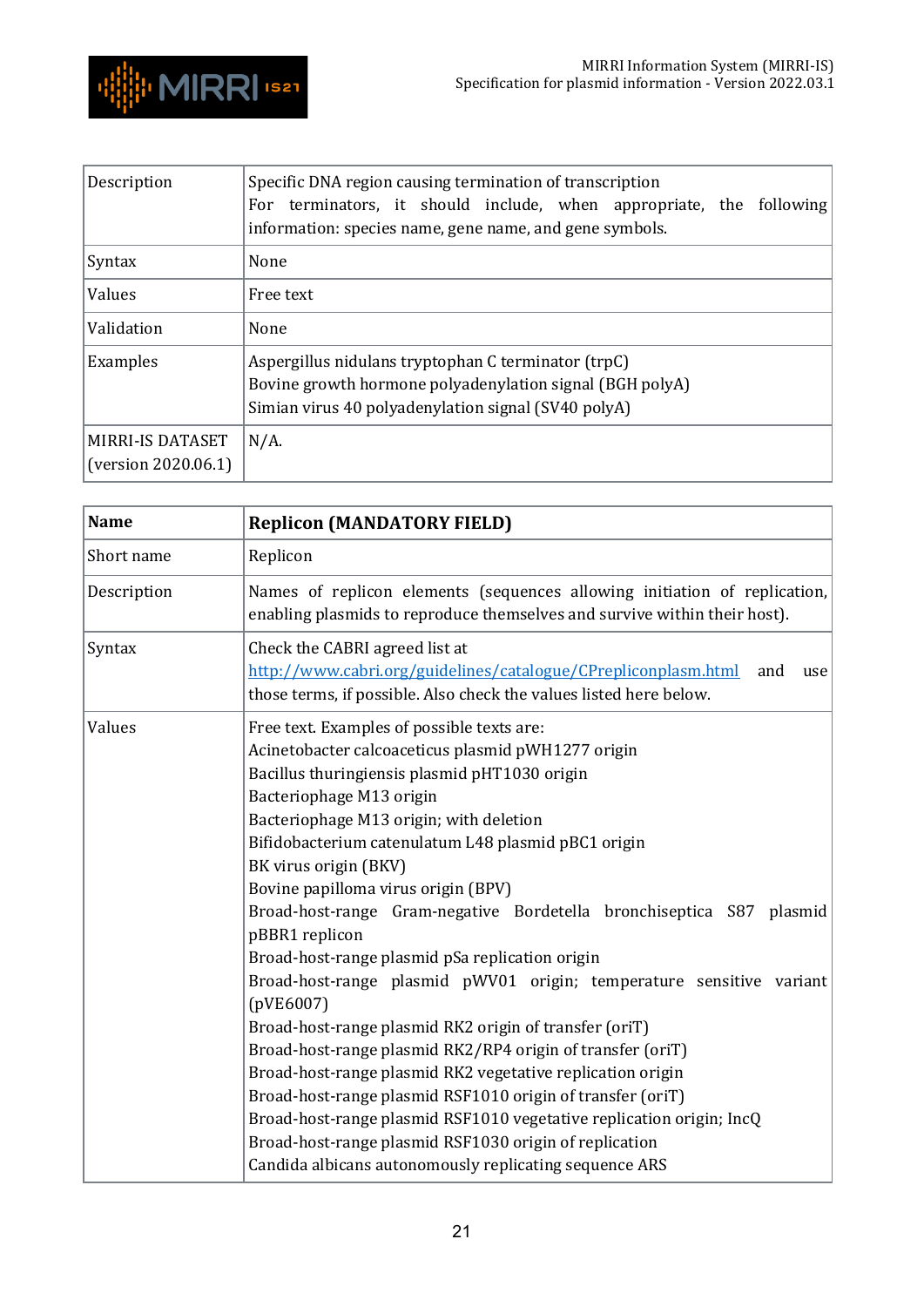

| Candida albicans autonomously replicating sequence ARS2                             |
|-------------------------------------------------------------------------------------|
| Candida albicans autonomously replicating sequence ARS3                             |
| Chloroplast replication origin (oriA)                                               |
| Enterobacter agglomerans plasmid pPIGDM1 origin                                     |
| Enterobacter cloacae plasmid CIDF13 origin                                          |
| Enterobacter cloacae plasmid CloDF13 origin; derivative (CDF)                       |
| Enterococcus faecalis plasmid pAD1 origin                                           |
| Enterococcus faecalis plasmid pAMß1 origin, incl. repD and repE                     |
| Enterococcus faecalis plasmid pAMß1 origin, modified sequence incl. repD and        |
| repE                                                                                |
| Epstein-Barr virus origin of replication (oriP)                                     |
| Escherichia coli incompatibility group P plasmid origin (IncP)                      |
| Escherichia coli plasmid ColE1 origin                                               |
| Escherichia coli plasmid p15A origin                                                |
| Escherichia coli plasmid pMB1/ColE1 origin                                          |
| Escherichia coli plasmid pMB1 origin                                                |
| Escherichia coli plasmid pMB1 origin; fragment                                      |
| Escherichia coli plasmid pMB1 origin; truncated                                     |
| Escherichia coli plasmid pSa origin                                                 |
| Escherichia coli plasmid R6K origin; defective pir gene                             |
| Human adenovirus 5 origin (Ad5)                                                     |
| IncA                                                                                |
| Lactobacillus plantarum A112 plasmid pA1 origin, incl. repA and repB                |
| Mycobacterium fortuitum plasmid pAL5000 origin (OriM)                               |
| Mycobacterium fortuitum plasmid pAL5000 temperature-sensitive origin                |
| (ts0riM)                                                                            |
| Phage f1 origin                                                                     |
| Pichia pastoris autonomously replicating sequence (ARS1)                            |
| Plasmid pSC101 origin derived from R6-5                                             |
| Plasmid pSC101 origin derived from R6-5; temperature sensitive                      |
| Polyoma virus origin                                                                |
| Pseudomonas plasmid pVS1 origin                                                     |
| Runaway replication mutant of plasmid R1 (R1drd19)                                  |
| Saccharomyces cerevisiae 2 micron plasmid origin $(2\mu)$                           |
| Saccharomyces cerevisiae 2 micron plasmid origin $(2\mu)$ ; incl. region conferring |
| stability (STB)                                                                     |
| Saccharomyces cerevisiae autonomously replicating sequence (ARS1)                   |
| Saccharomyces cerevisiae centromeric region 4 (CEN4)                                |
| Saccharomyces cerevisiae centromeric region 6 (CEN6)/ S. cerevisiae                 |
| autonomously replicating sequence ARSH4                                             |
| Simian virus 40 bidirectional origin (SV40)                                         |
| Staphylococcal plasmid pC194 origin                                                 |
| Staphylococcal plasmid pC194 origin; mutant                                         |
| Streptococcus parasanguinis plasmid pFW213 origin                                   |
|                                                                                     |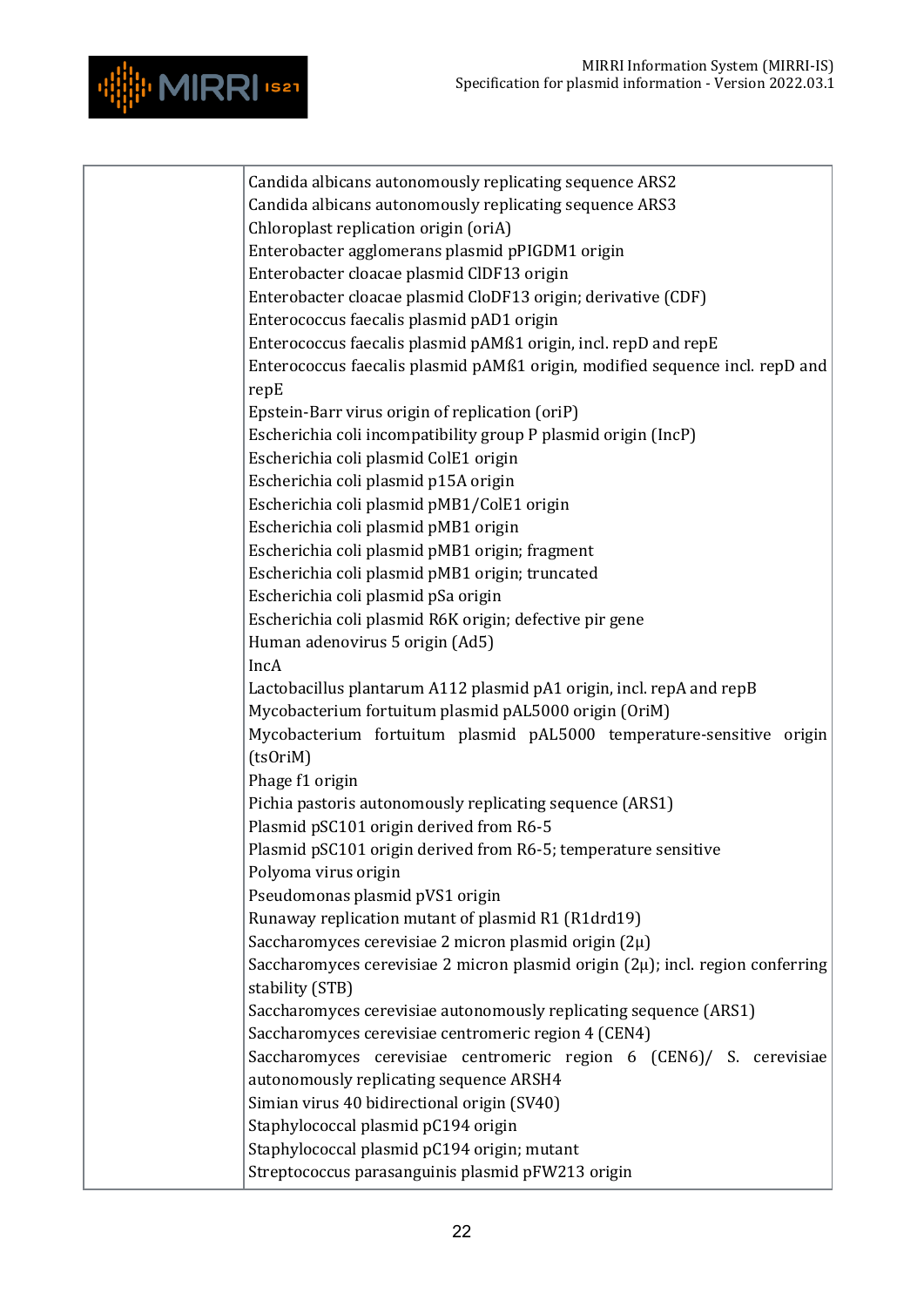

|                                                | Yersinia enterocolitica plasmid pYV227 ori<br>Yersinia enterocolitica plasmid pYV40 ori                                                                                                                                                                                 |
|------------------------------------------------|-------------------------------------------------------------------------------------------------------------------------------------------------------------------------------------------------------------------------------------------------------------------------|
| Validation                                     | None                                                                                                                                                                                                                                                                    |
| Examples                                       | ColE1; pMB1<br>Escherichia coli plasmid pMB1 origin<br>Escherichia coli plasmid R6K origin; defective pir gene<br>Simian virus 40 bidirectional origin (SV40)<br>Saccharomyces cerevisiae 2 micron plasmid origin $(2\mu)$ , incl. region conferring<br>stability (STB) |
| <b>MIRRI-IS DATASET</b><br>(version 2020.06.1) | $N/A$ .                                                                                                                                                                                                                                                                 |

<span id="page-22-0"></span>

| <b>Name</b>                                    | <b>Ribosome binding site</b>                                                                                                                                                                                                                                |
|------------------------------------------------|-------------------------------------------------------------------------------------------------------------------------------------------------------------------------------------------------------------------------------------------------------------|
| Short name                                     | ribosomeBindingSite                                                                                                                                                                                                                                         |
| Description                                    | Sequence upstream of a gene, which, after transcription, will bind to ribosomes<br>in order to initiate translation                                                                                                                                         |
| Syntax                                         | None                                                                                                                                                                                                                                                        |
| Values                                         | Free text                                                                                                                                                                                                                                                   |
| Validation                                     | None                                                                                                                                                                                                                                                        |
| Examples                                       | Ribosome binding site (RBS) of the Moraxella strain TA144 lipase 2 gene (lip2)<br>Ribosome binding site (RBS) of the Escherichia coli lac Z gene (lacZ)<br>Internal ribosome entry site (IRES) of the encephalomyocarditis virus (EMCV)<br>polyprotein gene |
| <b>MIRRI-IS DATASET</b><br>(version 2020.06.1) | $N/A$ .                                                                                                                                                                                                                                                     |

<span id="page-22-1"></span>

| <b>Name</b> | <b>Applications</b>                                                                                                                                                                                                                                                                                                                        |
|-------------|--------------------------------------------------------------------------------------------------------------------------------------------------------------------------------------------------------------------------------------------------------------------------------------------------------------------------------------------|
| Short name  | Applications                                                                                                                                                                                                                                                                                                                               |
| Description | Information about applications of the strain.<br>By now, this information should be provided as free text. Future improvements<br>of the dataset will likely foresee some syntactical rules and/or list of values.                                                                                                                         |
| Syntax      | None                                                                                                                                                                                                                                                                                                                                       |
| Values      | Free text. If possible, logically valid combinations of the following values: Empty<br>cloning/expression vector, Reporter vector, Gateway vector, Retroviral vector,<br>RNAi vector, Crispr vector, Suicide vector, Promoter analysis vector, Yeast two-<br>hybrid vector, Bicistronic vector, Glycosylation vector, Human insert vector, |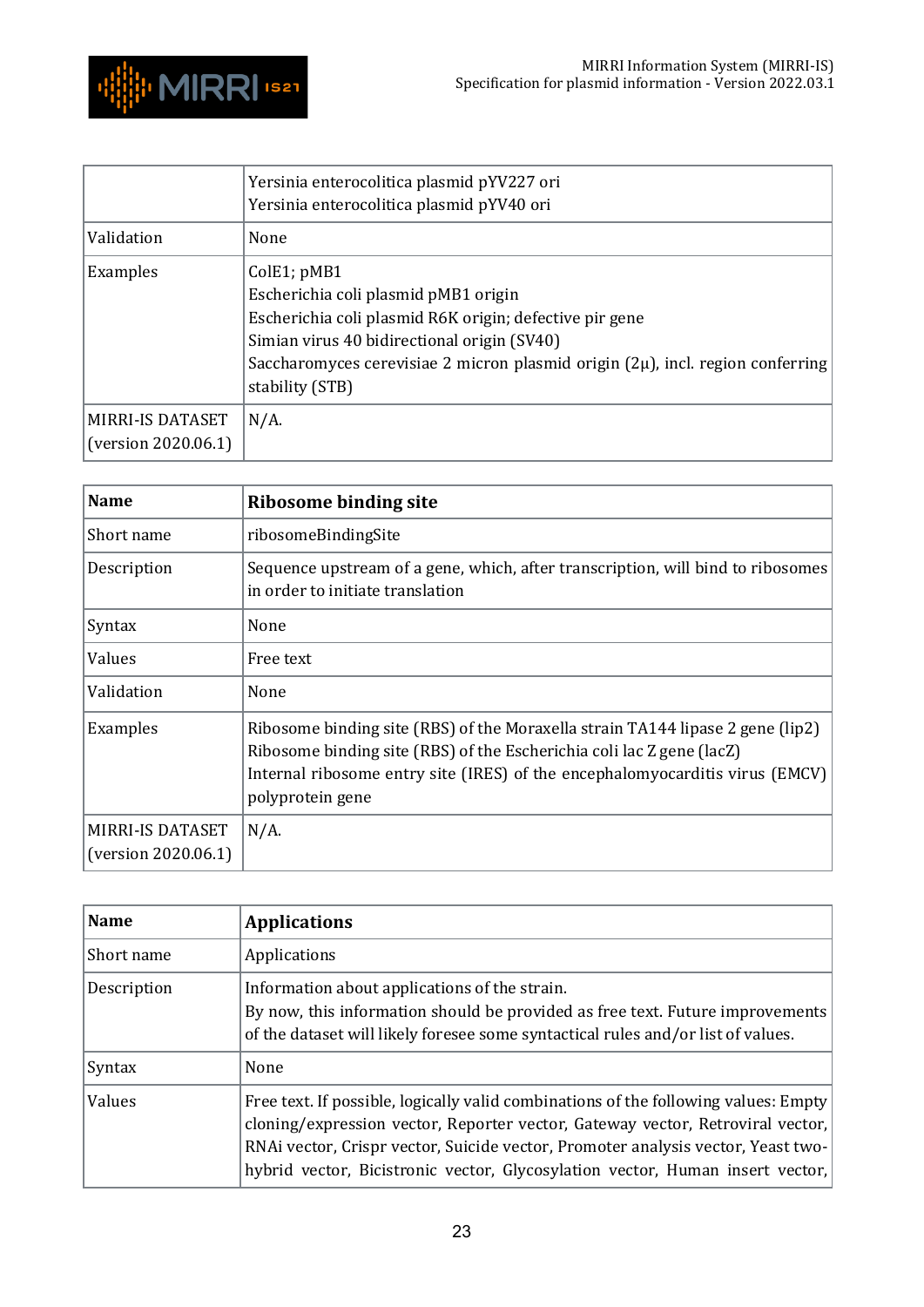

|                                                | Mouse insert vector, Bacterial insert vector, Fungal insert vector, Yeast insert<br>vector, Plant insert vector, Viral insert vector, Other insert vector, epitope<br>mapping, export signal probe, general cloning vector, insertion vector,<br>insertion/deletion mutagenesis, positive/negative screening vector, promoter<br>probe vector, protein production plasmid, replacement vector, sequencing<br>vector, tool plasmid, transcomplementation of vectors for mobilization,<br>transcription termination probe, translation initiation probe, YAC |
|------------------------------------------------|------------------------------------------------------------------------------------------------------------------------------------------------------------------------------------------------------------------------------------------------------------------------------------------------------------------------------------------------------------------------------------------------------------------------------------------------------------------------------------------------------------------------------------------------------------|
| Validation                                     | None                                                                                                                                                                                                                                                                                                                                                                                                                                                                                                                                                       |
| Examples                                       | Insertion vector                                                                                                                                                                                                                                                                                                                                                                                                                                                                                                                                           |
| <b>MIRRI-IS DATASET</b><br>(version 2020.06.1) | Same as "Applications".                                                                                                                                                                                                                                                                                                                                                                                                                                                                                                                                    |

<span id="page-23-0"></span>

| <b>Name</b>                                    | <b>Selection marker</b>                                                                                                                                                                                      |
|------------------------------------------------|--------------------------------------------------------------------------------------------------------------------------------------------------------------------------------------------------------------|
| Short name                                     | selectionMarker                                                                                                                                                                                              |
| Description                                    | Feature(s) encoded by the plasmid enforcing its host strain to maintain the<br>plasmid in order to survive under appropriate cultivation conditions, allowing<br>selection for plasmid-containing host cells |
| Syntax                                         | None                                                                                                                                                                                                         |
| Values                                         | Free text                                                                                                                                                                                                    |
| Validation                                     | None                                                                                                                                                                                                         |
| Examples                                       | Ampicillin (amp)<br>Blasticidin (bsd)<br>Neomycin (neo; G418; kanamycin (kan))<br>LEU2; auxotrophic                                                                                                          |
| <b>MIRRI-IS DATASET</b><br>(version 2020.06.1) | $N/A$ .                                                                                                                                                                                                      |

<span id="page-23-1"></span>

| <b>Name</b> | <b>Host range</b>                                                                                                                                                                             |
|-------------|-----------------------------------------------------------------------------------------------------------------------------------------------------------------------------------------------|
| Short name  | hostRange                                                                                                                                                                                     |
| Description | Host(s) in which the element can be propagated and/or used and, when<br>applicable, the peculiar features that are necessary for making use of the<br>special characteristics of the plasmid. |
| Syntax      | None                                                                                                                                                                                          |
| Values      | Free text                                                                                                                                                                                     |
| Validation  | None                                                                                                                                                                                          |
| Examples    | Escherichia coli; use a ccdB-resistant strain for propagation                                                                                                                                 |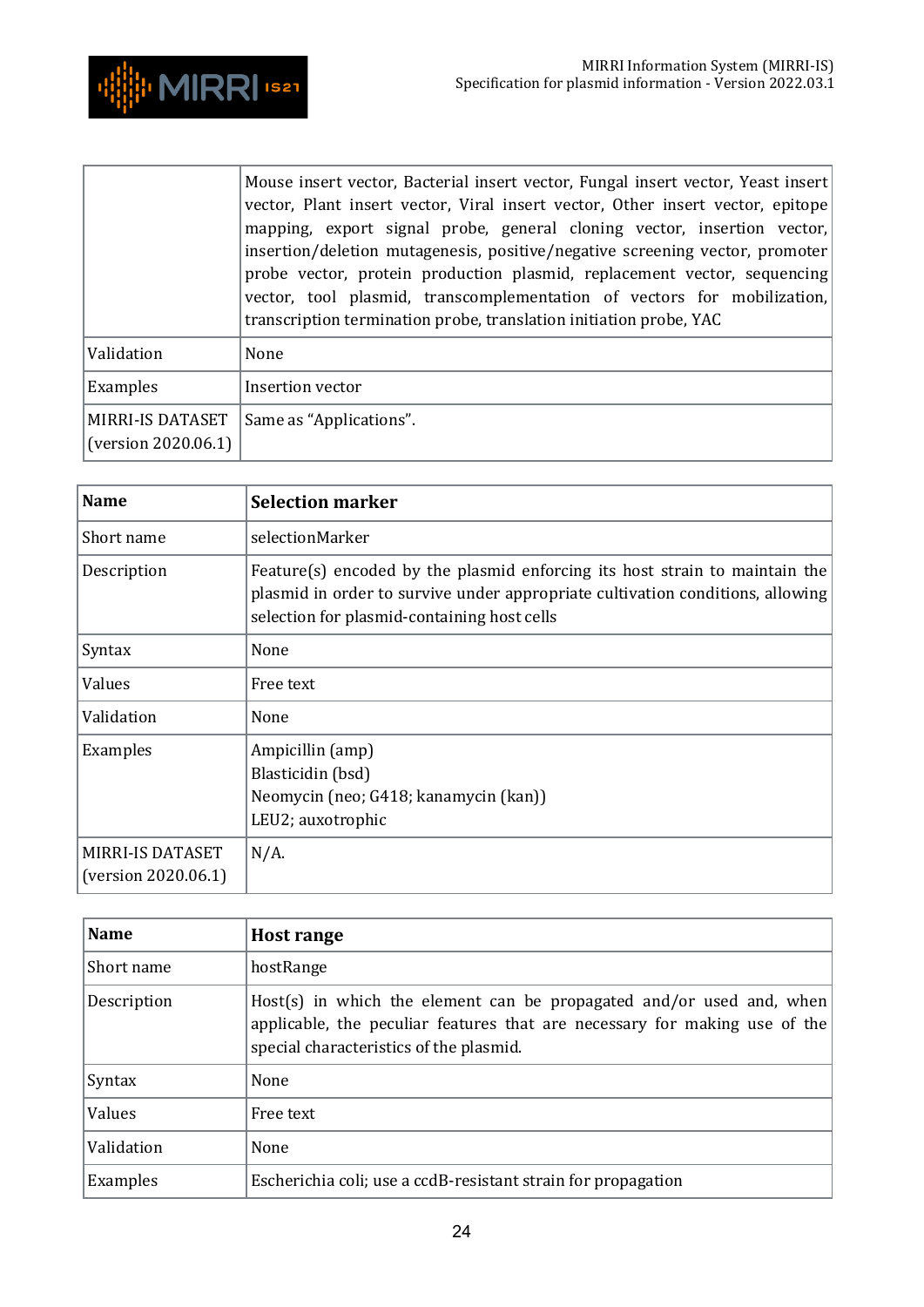

|                                         | Candida albicans; leu2-, integrative<br>Gram-negative bacterial strains<br>Mammalian cells; SV40 permissive cells |
|-----------------------------------------|-------------------------------------------------------------------------------------------------------------------|
| MIRRI-IS DATASET<br>(version 2020.06.1) | $N/A$ .                                                                                                           |

<span id="page-24-0"></span>

| <b>Name</b>                                    | <b>Remarks</b>                                            |
|------------------------------------------------|-----------------------------------------------------------|
| Short name                                     | Remarks                                                   |
| Description                                    | Any further note that is not present in the other fields. |
| Syntax                                         | None                                                      |
| Values                                         | Free text                                                 |
| Validation                                     | None                                                      |
| Examples                                       |                                                           |
| <b>MIRRI-IS DATASET</b><br>(version 2020.06.1) | Same as "Remarks".                                        |

## <span id="page-24-1"></span>**Sequence information group**

<span id="page-24-2"></span>

| <b>Name</b>                             | <b>Plasmid sequences accession numbers</b>                                                                                                                                                                                                                                   |
|-----------------------------------------|------------------------------------------------------------------------------------------------------------------------------------------------------------------------------------------------------------------------------------------------------------------------------|
| Short name                              | plasmidSequencesAN                                                                                                                                                                                                                                                           |
| Description                             | Known INSDC accession numbers of the plasmid.                                                                                                                                                                                                                                |
| Syntax                                  | List of INSDC accession numbers, separated by semi-colon ";".<br>The INSDC accession number is an alphanumeric code made by a fixed number<br>of letters followed by a fixed number of digits, without any separation<br>sometimes with underscore, plus version .1, .2, etc |
| Values                                  | List of any valid INSDC accession number.                                                                                                                                                                                                                                    |
| Validation                              | Check for the validity of the syntaxes, formats and values (INSDC must exist).<br>Add link when showing the data.<br>Report errors and discrepancies to the CC.                                                                                                              |
| Examples                                | BC110618.1; AF292100.2; LVXZ01000065.1; NC_001147.5; U79115                                                                                                                                                                                                                  |
| MIRRI-IS DATASET<br>(version 2020.06.1) | N/A                                                                                                                                                                                                                                                                          |

<span id="page-24-3"></span>

| Name       | Plasmid sequencing results        |
|------------|-----------------------------------|
| Short name | <i>I</i> plasmidSequencingResults |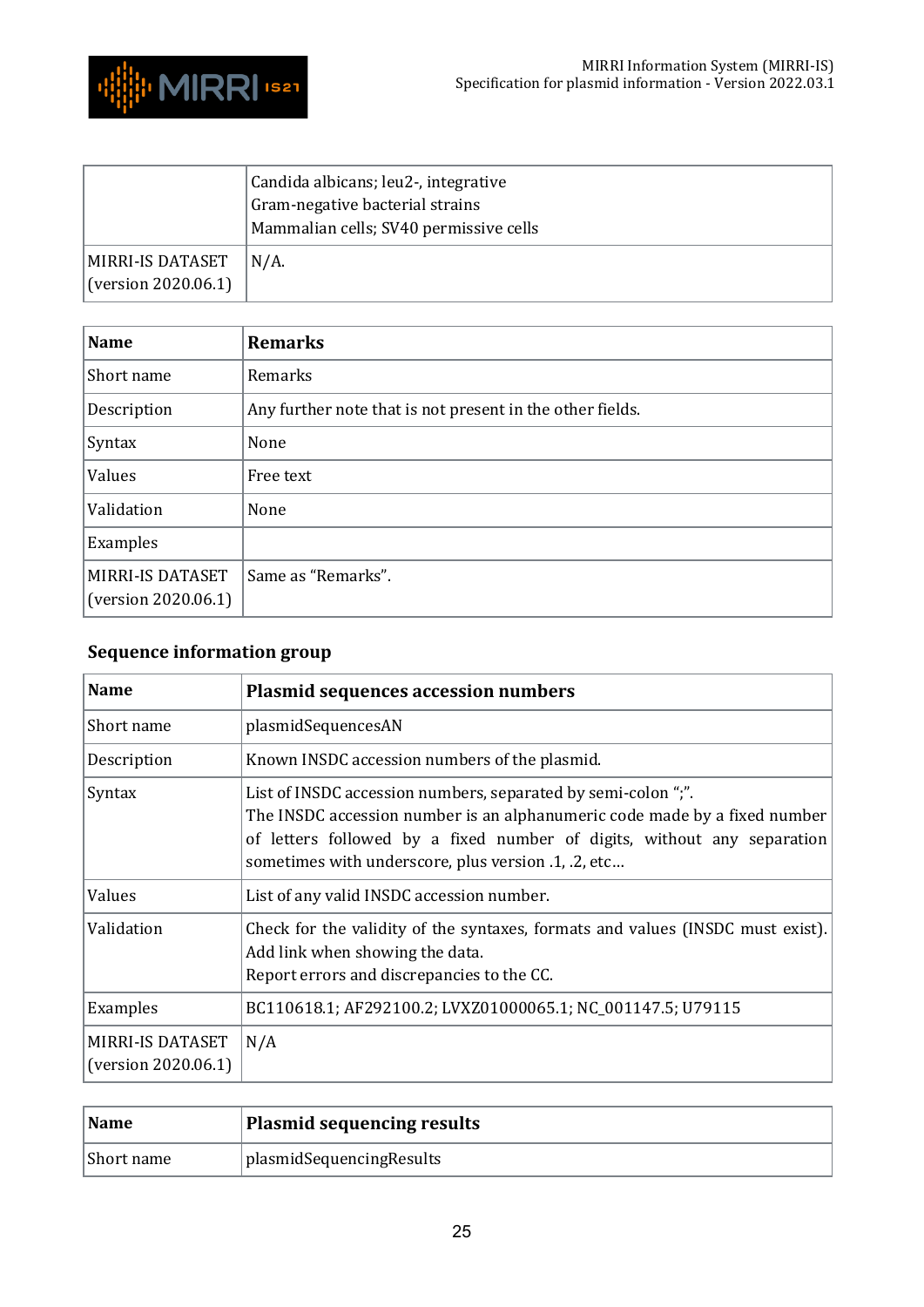

| Description                                    | The sequences must be provided on-line in separate files whose URLs must be<br>included in this field.                                                                                        |
|------------------------------------------------|-----------------------------------------------------------------------------------------------------------------------------------------------------------------------------------------------|
| Syntax                                         | URLs separated by space.                                                                                                                                                                      |
| Values                                         | Valid URLs                                                                                                                                                                                    |
| Validation                                     | Check for the existence of the files at the URLs.                                                                                                                                             |
| Examples                                       | https://bccm.belspo.be/catalogues/files/lmbp-<br>plasmids/SangerSequences/ef32243390.fasta<br>https://bccm.belspo.be/catalogues/files/lmbp-<br>plasmids/NextGenSequences/c02-gc-dec2018.fasta |
| <b>MIRRI-IS DATASET</b><br>(version 2020.06.1) | N/A                                                                                                                                                                                           |

<span id="page-25-0"></span>

| <b>Name</b>                             | Sequence file                                                                                                                                                                                                                                                         |
|-----------------------------------------|-----------------------------------------------------------------------------------------------------------------------------------------------------------------------------------------------------------------------------------------------------------------------|
| Short name                              | sequenceFileName                                                                                                                                                                                                                                                      |
| Description                             | GenBank formatted file with nucleotide sequence of the plasmid                                                                                                                                                                                                        |
| Syntax                                  | Files must be made available in the same folder, accessible on-line and the URL<br>of the folder must be provided by the CC to MIRRI-IS. Link to the sequence file<br>will then be created by MIRRI-IS.<br>Alternatively, CCs may provide working URLs for the files. |
| Values                                  | Free text including filename or URL                                                                                                                                                                                                                                   |
| Validation                              | Check that the path of the folder is accessible and that the file with the given<br>name is available on-line. Alternatively, check URL. Report errors to the CC.                                                                                                     |
| Examples                                |                                                                                                                                                                                                                                                                       |
| MIRRI-IS DATASET<br>(version 2020.06.1) | $N/A$ .                                                                                                                                                                                                                                                               |

<span id="page-25-1"></span>

| Name        | Circular map                                                                                                                                                                                                                                                              |
|-------------|---------------------------------------------------------------------------------------------------------------------------------------------------------------------------------------------------------------------------------------------------------------------------|
| Short name  | Map                                                                                                                                                                                                                                                                       |
| Description | pdf file with circular representation of the different features of the plasmid                                                                                                                                                                                            |
| Syntax      | Files must be made available in the same folder, accessible on-line and the URL<br>of the folder must be provided by the CC to MIRRI-IS. Link to the circular map<br>file will then be created by MIRRI-IS.<br>Alternatively, CCs may provide working URLs for the files. |
| Values      | Free text including filename or URL                                                                                                                                                                                                                                       |
| Validation  | Check that the path of the folder is accessible and that the file with the given                                                                                                                                                                                          |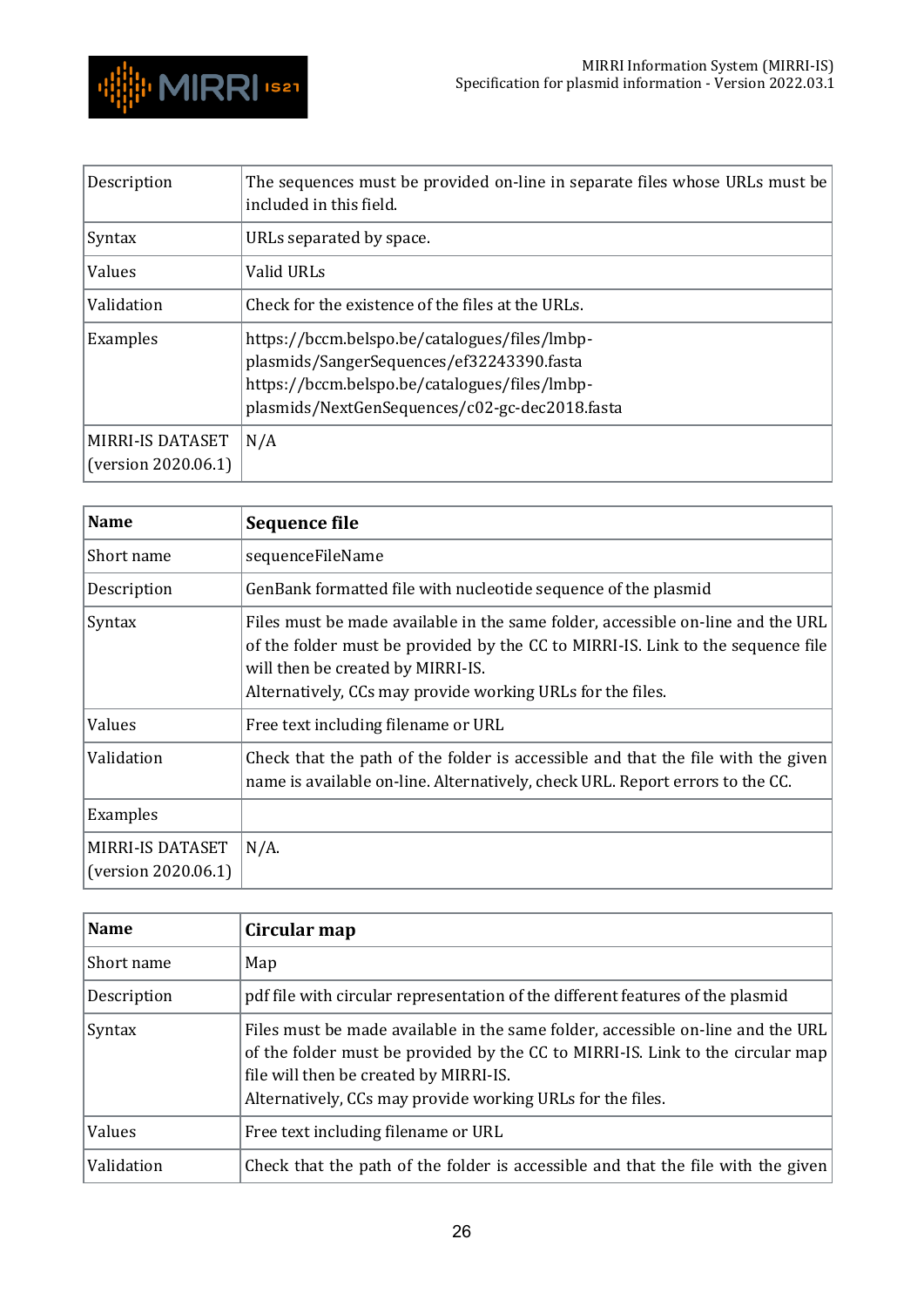

|                       | name is available on-line. Alternatively, check URL. Report errors to the CC. |
|-----------------------|-------------------------------------------------------------------------------|
| <b>Examples</b>       |                                                                               |
| MIRRI-IS DATASET N/A. |                                                                               |
| (version 2020.06.1)   |                                                                               |

<span id="page-26-0"></span>

| <b>Name</b>                             | Sequence detail                                                                                                                                                                                                                                                                                                                                                                                                                                          |
|-----------------------------------------|----------------------------------------------------------------------------------------------------------------------------------------------------------------------------------------------------------------------------------------------------------------------------------------------------------------------------------------------------------------------------------------------------------------------------------------------------------|
| Short name                              | sequenceDetail                                                                                                                                                                                                                                                                                                                                                                                                                                           |
| Description                             | Detailed nucleotide sequence of specific regions for clarifying reasons, incl.<br>reading frame punctuation, designation of restriction enzymes, start $\&$<br>termination codon and/or amino acid number & 3 letter code: e.g. for:<br>- mutated versus wild-type sequence<br>- used primers for construction or<br>- junction between two fragments cloned together<br>- at the start or the end of fusion genes (with tags in frame or not)<br>$-etc$ |
| Syntax                                  | monospaced font required for display otherwise restriction enzymes and amino<br>acid codes are not put on the correct place below the nucleotide sequence                                                                                                                                                                                                                                                                                                |
| Values                                  |                                                                                                                                                                                                                                                                                                                                                                                                                                                          |
| Validation                              |                                                                                                                                                                                                                                                                                                                                                                                                                                                          |
| Examples                                | See<br>https://bccm.belspo.be/catalogues/lmbp-plasmids-plasmid-details?NUM=4123                                                                                                                                                                                                                                                                                                                                                                          |
| MIRRI-IS DATASET<br>(version 2020.06.1) | $N/A$ .                                                                                                                                                                                                                                                                                                                                                                                                                                                  |

<span id="page-26-1"></span>

| <b>Name</b>                             | <b>Plasmid length</b>                                                                                     |
|-----------------------------------------|-----------------------------------------------------------------------------------------------------------|
| Short name                              | plasmidLength                                                                                             |
| Description                             | number of nucleotides                                                                                     |
| Syntax                                  | An integer or decimal positive number, followed by 'bp' for 'base pairs' or 'kb'<br>for 'kilobase pairs'. |
| Values                                  | Positive numbers followed by 'bp' or 'kb'.                                                                |
| Validation                              | Check syntax. Report errors.                                                                              |
| Examples                                | $4,5$ kb<br>4589 bp                                                                                       |
| MIRRI-IS DATASET<br>(version 2020.06.1) | $N/A$ .                                                                                                   |